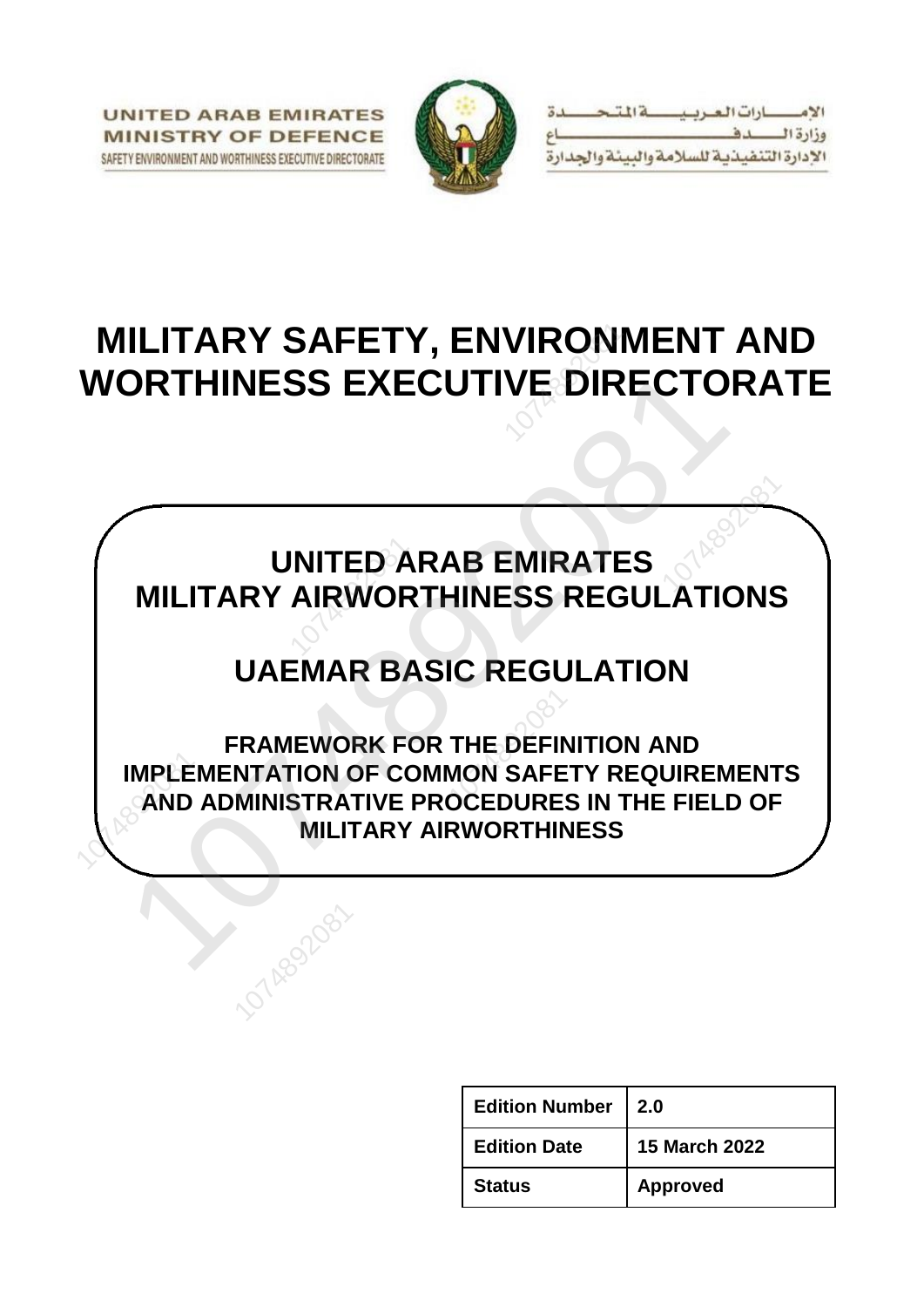# Bacos Company Left BLANK 10748920 1.074892081 1074892081 1074892081 1074892082 1074892082 1074892082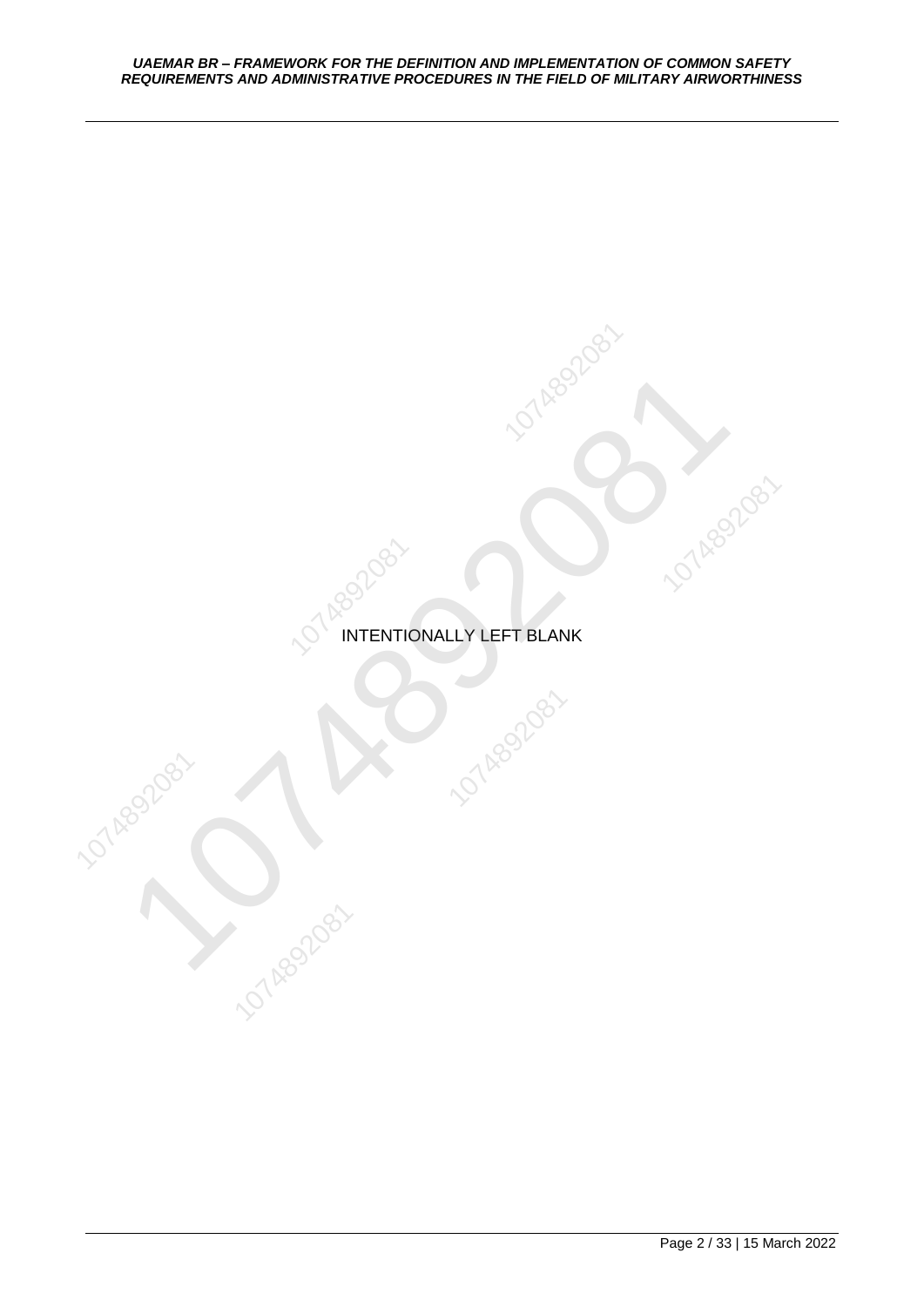# <span id="page-2-0"></span>**DOCUMENT CONTROL INFORMATION**

## **DOCUMENT APPROVAL**

<span id="page-2-1"></span>The table below provides the document approval status:

|                                                                         | <b>Edition</b> |             | <b>Authorised by</b>                                                                    | <b>Date</b>   |  |  |
|-------------------------------------------------------------------------|----------------|-------------|-----------------------------------------------------------------------------------------|---------------|--|--|
|                                                                         |                | Prepared by | United Arab Emirates<br>Military Airworthiness Authority                                | 15 March 2022 |  |  |
|                                                                         | 2.0            | Approved by | <b>United Arab Emirates Armed Forces</b><br>Assistant Chief of Staff Joint Capabilities | 15 March 2022 |  |  |
| $d^{\prime}$<br><b>MARON</b><br>or Agospes<br><b>OTABOORR</b><br>JARBOZ |                |             |                                                                                         |               |  |  |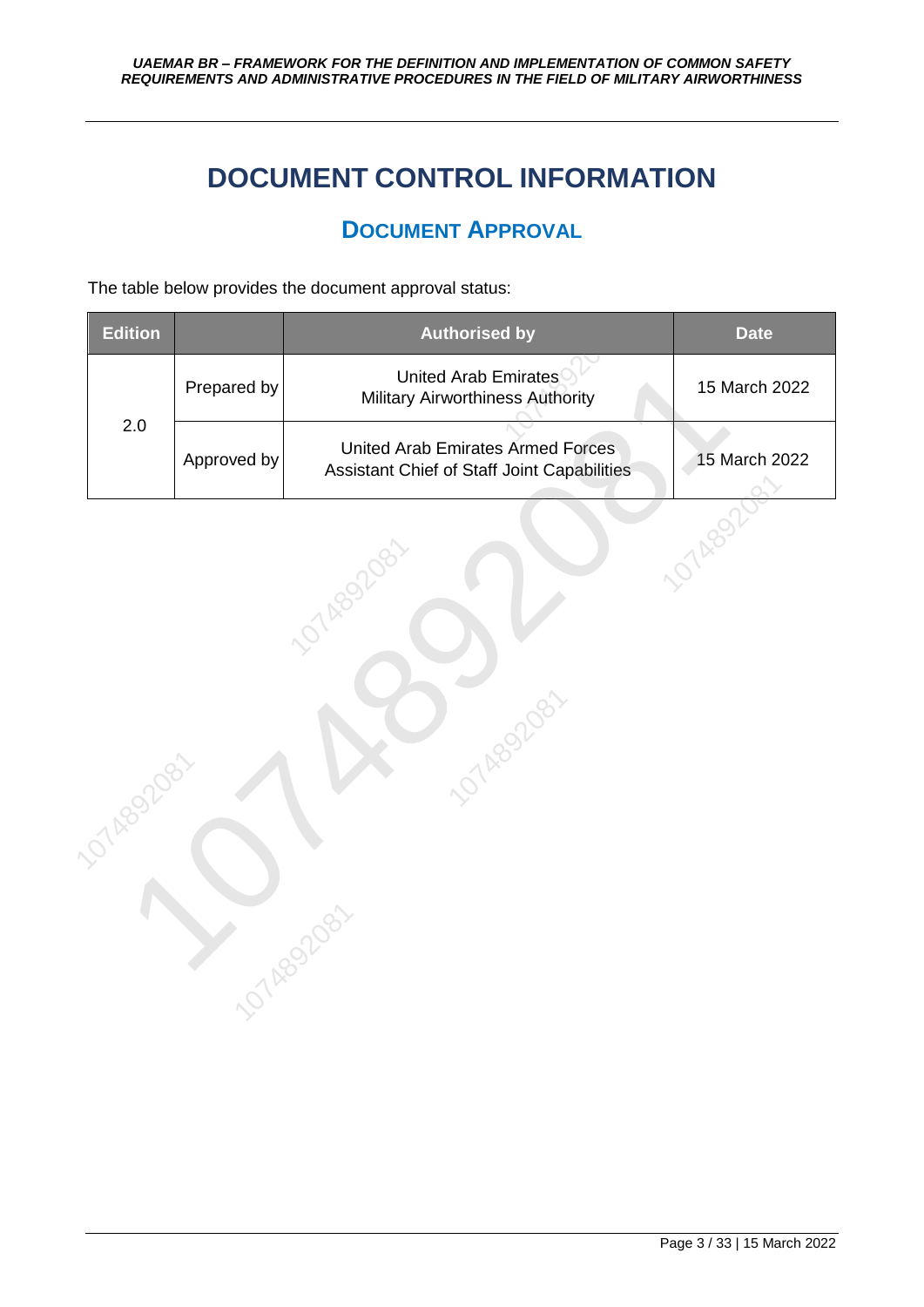## **DOCUMENT REVISION STATUS**

<span id="page-3-0"></span>

| <b>Edition</b>                                                                                              | <b>Date</b>     | <b>Status</b>                                                                                                                                                                     | <b>Reason for change</b>                                                                                           | <b>Sections or</b><br>pages affected |  |  |  |
|-------------------------------------------------------------------------------------------------------------|-----------------|-----------------------------------------------------------------------------------------------------------------------------------------------------------------------------------|--------------------------------------------------------------------------------------------------------------------|--------------------------------------|--|--|--|
| 1.0                                                                                                         | 27 October 2020 | Approved                                                                                                                                                                          | Initial issue<br>(Based on Regulation<br>EC216_2008 of 26 January<br>2016 incorporating<br>Amendments M1 thru M4). | All                                  |  |  |  |
| 2.0                                                                                                         | 15 March 2022   | Approved                                                                                                                                                                          | Amend Article 04<br>Amend Article 05<br><b>Amend Article 17</b><br>Incorporate Article 25                          | Pg. 11<br>Pg. 11<br>Pg. 19<br>Pg. 24 |  |  |  |
|                                                                                                             |                 |                                                                                                                                                                                   |                                                                                                                    |                                      |  |  |  |
| <b>STATUS</b>                                                                                               |                 |                                                                                                                                                                                   |                                                                                                                    |                                      |  |  |  |
| The Status of the document can take two values:                                                             |                 |                                                                                                                                                                                   |                                                                                                                    |                                      |  |  |  |
|                                                                                                             |                 |                                                                                                                                                                                   | Draft: Draft version by the United Arab Emirates Military Airworthiness Authority.                                 |                                      |  |  |  |
| Approved: Approval by the Executive Director of Safety Environment and Worthiness<br>Executive Directorate. |                 |                                                                                                                                                                                   |                                                                                                                    |                                      |  |  |  |
|                                                                                                             |                 |                                                                                                                                                                                   |                                                                                                                    |                                      |  |  |  |
| <b>EDITION</b>                                                                                              |                 |                                                                                                                                                                                   |                                                                                                                    |                                      |  |  |  |
| Edition numbering will have the following format: Edition X.Y                                               |                 |                                                                                                                                                                                   |                                                                                                                    |                                      |  |  |  |
| The value of X will change after a major modification of the document                                       |                 |                                                                                                                                                                                   |                                                                                                                    |                                      |  |  |  |
| The value of Y will change after a minor modification of the document                                       |                 |                                                                                                                                                                                   |                                                                                                                    |                                      |  |  |  |
| <b>NOTE</b>                                                                                                 |                 |                                                                                                                                                                                   |                                                                                                                    |                                      |  |  |  |
| 1.                                                                                                          |                 | All changes are indicated by the use of a 'sidebar' in the margin. This can be readily cross-<br>referenced using the table at the end of the document which details each change. |                                                                                                                    |                                      |  |  |  |

#### **STATUS**

#### **EDITION**

#### **NOTE**

1. All changes are indicated by the use of a 'sidebar' in the margin. This can be readily crosse document can take two values:<br>
ion by the United Arab Emirates Military Airworthiness Authority.<br>
Iowal by the Executive Director of Safety Environment and Worthiness<br>
orate.<br>
In the security Director of Safety Environme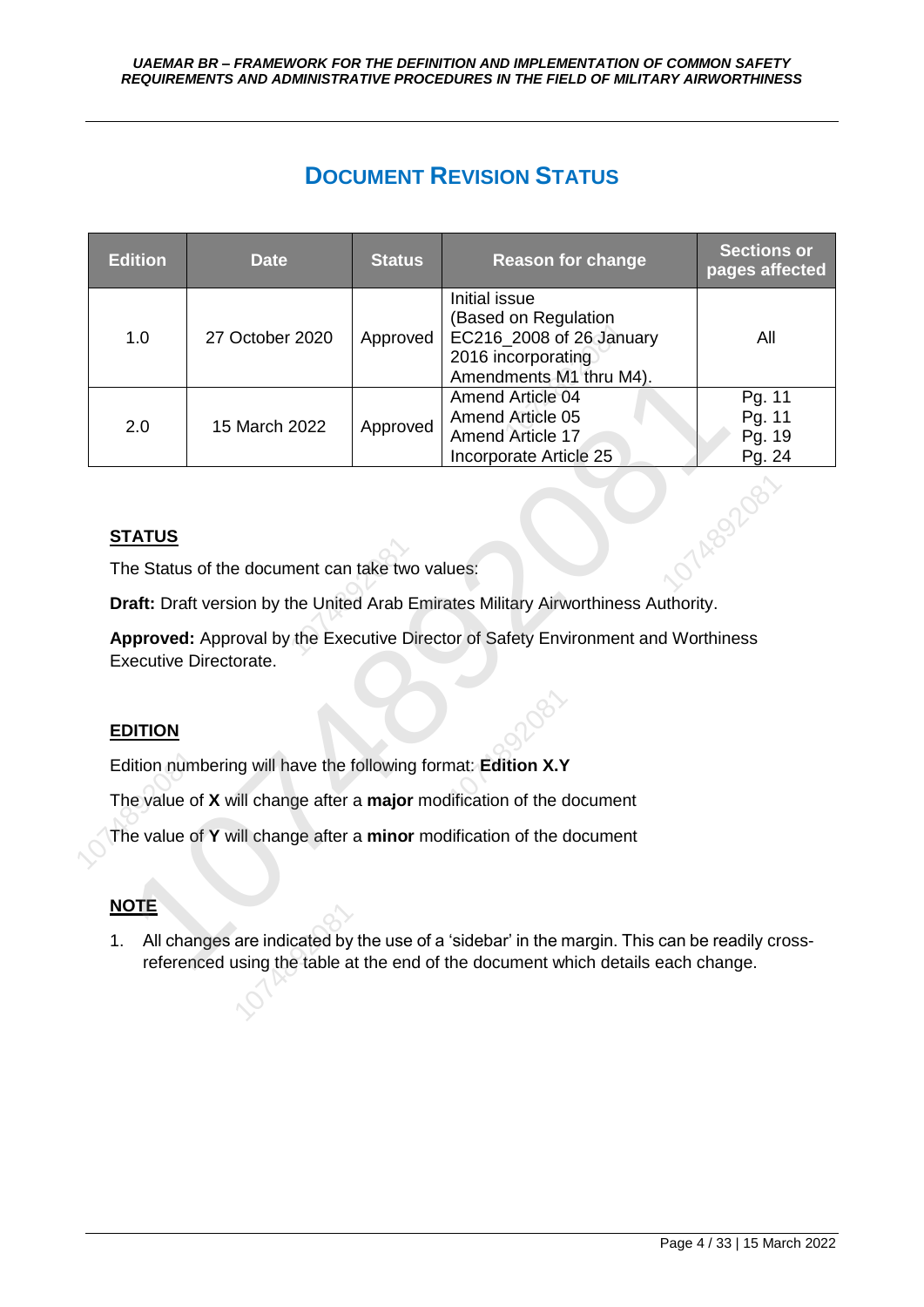## **TABLE OF CONTENTS**

<span id="page-4-0"></span>

| Article 06 - Essential Requirements for Environmental Protection 14                       |
|-------------------------------------------------------------------------------------------|
|                                                                                           |
|                                                                                           |
|                                                                                           |
|                                                                                           |
|                                                                                           |
|                                                                                           |
|                                                                                           |
|                                                                                           |
|                                                                                           |
|                                                                                           |
|                                                                                           |
| Article 16 - Opinions, Certification Specifications and Guidance Material18               |
|                                                                                           |
|                                                                                           |
|                                                                                           |
|                                                                                           |
|                                                                                           |
|                                                                                           |
| Article 21 - Procedures for the Development of Opinions, Certification Specifications and |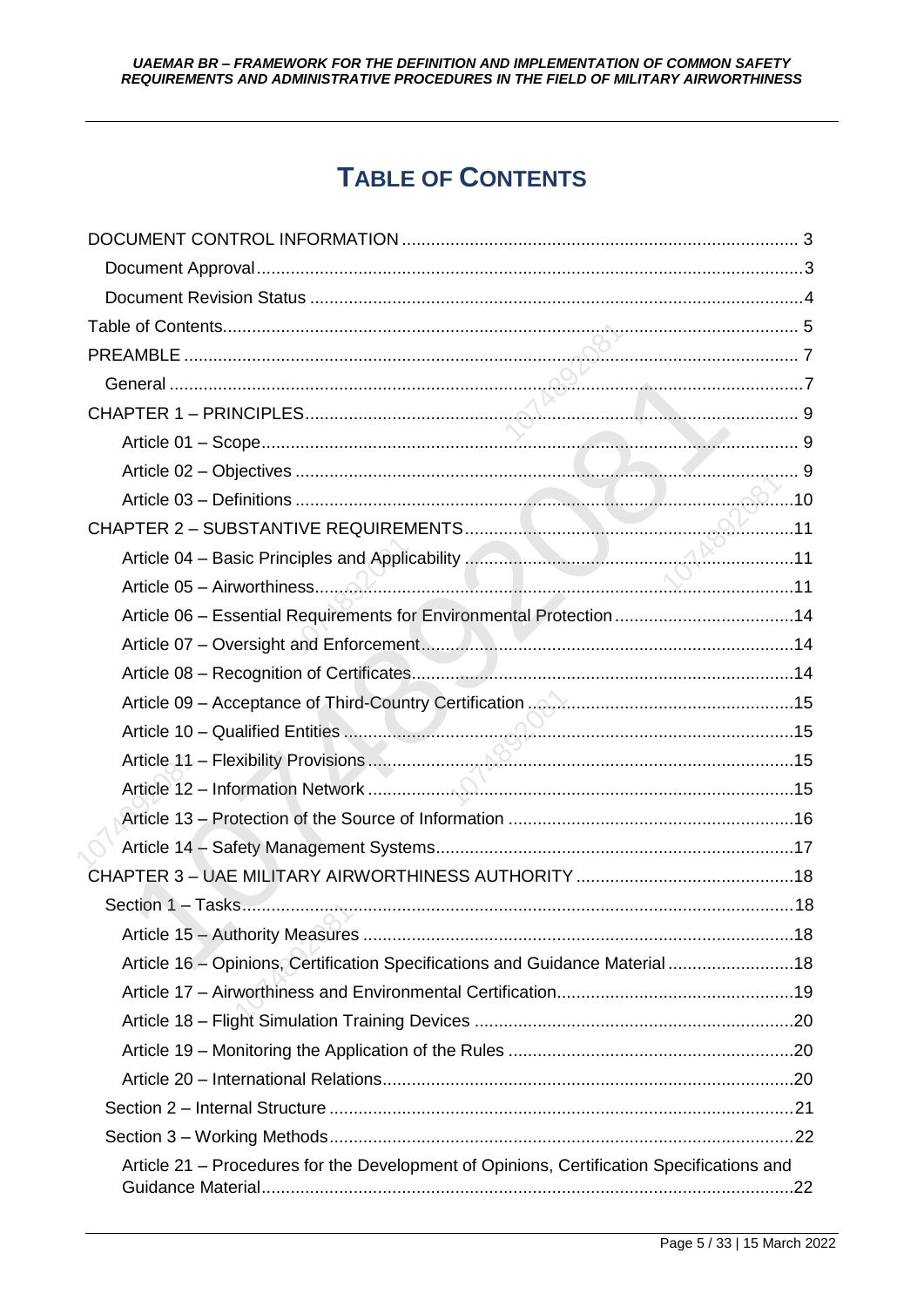| Article 05.1 Annex A - Essential requirements for Airworthiness Manuscritt 25                        |
|------------------------------------------------------------------------------------------------------|
| Article 10.1 Annex A - Criteria for Qualified Entities referred to in Article 10 ('qualified entity' |
|                                                                                                      |
|                                                                                                      |
|                                                                                                      |

10Thespeed of Mariage Contractions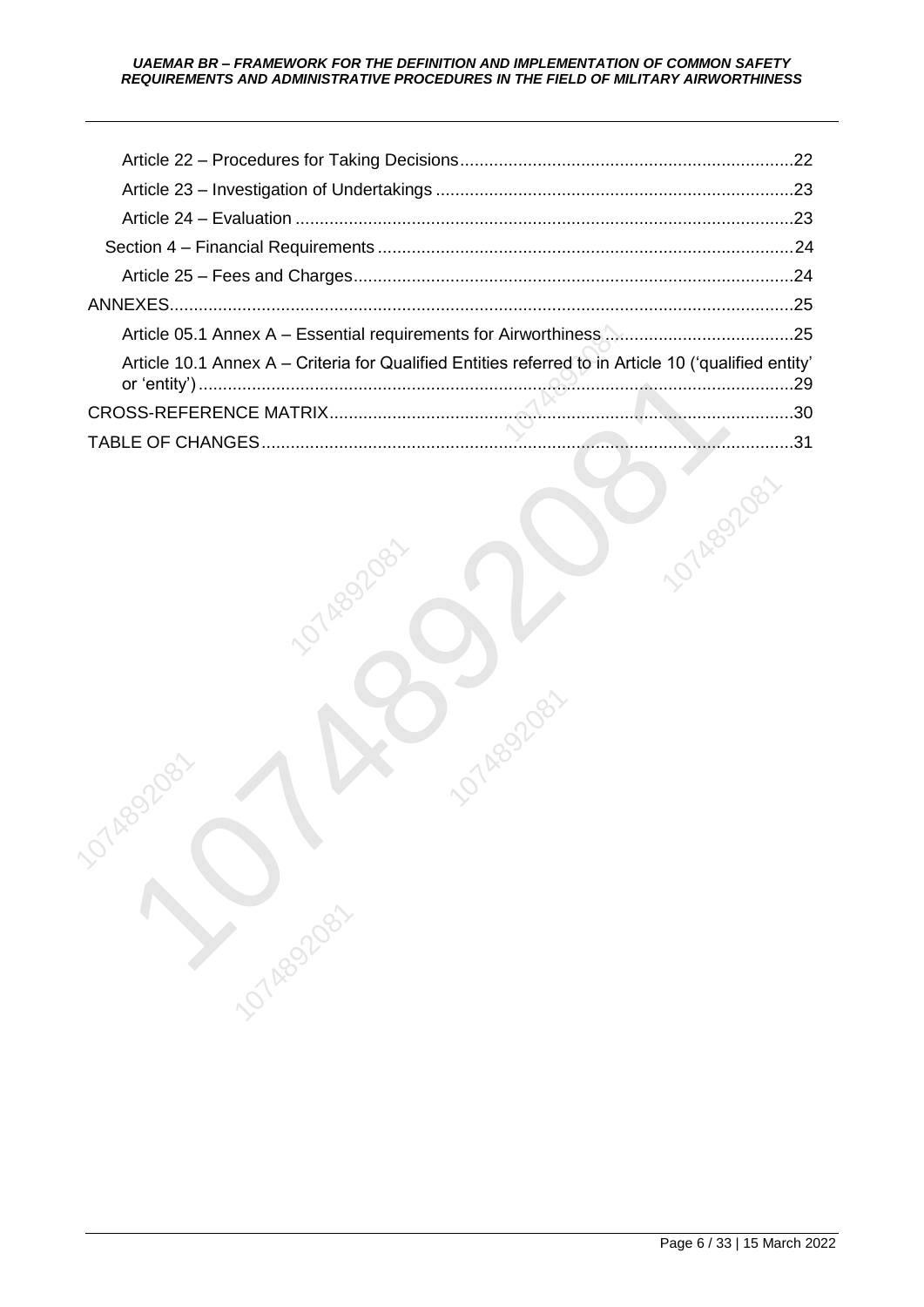## **PREAMBLE**

#### **GENERAL**

- <span id="page-6-1"></span><span id="page-6-0"></span>1. The Basic Regulation (BR) is issued by the United Arab Emirates Ministry of Defence (MOD) as the responsible Military Airworthiness Authority. The BR establishes a framework for the definition and implementation of common safety requirements and administrative procedures in the field of military airworthiness.
- 2. The purpose of the BR is to allow the MOD to:
	- (a) provide direction to the national Military Airworthiness Authority (MAA) and regulated organisations, on the scope and objectives of the UAE Military Airworthiness Regulation (UAEMAR);
	- (b) set common rules in the field of military airworthiness;
	- (c) direct the MAA to develop and maintain Implementing Regulations (IR) that amplify the operation of these common rules, within defined constraints provided in the BR; and
	- (d) detail management requirements, relevant to most or all regulated organisations, rather than detailing such requirements in multiple Implementing Regulations.
- 3. The requirements detailed in the Basic Regulation are based on common rules detailed in Regulation (EC) No 216/2008 of the European Parliament and of the Council, incorporating amendments M1 thru M4, dated 26 January 2016 in recognition that:
- (a) A credible and defensible level of military aviation safety performance should at all times be assured in military aviation, by the adoption of common safety rules and by measures assuring that products, persons and organisations comply with such rules. [*EC216/2008 Preamble (1)*] (a) provide direction to the national Military Airworthiness Authority (MAA) and<br>organisations, on the scope and objectives of the UAE Military Airworthiness (UAEMAR);<br>(UAEMAR);<br>solve the MAA to develop and maintain imple 107489208 the field of military anworthness.<br>
2. The purpose of the BR is to allow the MOD to:<br>
(a) provide direction to the national Military Airworthiness Author<br>
organisations, on the scope and objectives of the UAE Mil I rules in the field of military airworthiness;<br>
AAA to develop and maintain Implementing Regulations (IR) that amy<br>
these common rules, within defined constraints provided in the BR; and<br>
gement requirements, relevant to
	- (b) Third-country military aircraft operating in UAE national airspace should be subject to appropriate oversight. [*EC216/2008 Preamble (2)*]
	- (c) The MOD should lay down standards and recommended practices for essential requirements applicable to aeronautical products, parts and appliances and to persons and organisations involved in the design, production, maintenance, continued and continuing airworthiness management of aircraft. [*EC216/2008 Preamble (4)*]
	- (d) The MAA should develop the necessary Implementing Regulations for giving effect to the requirements of this Regulation. [*EC216/2008 Preamble (4)*]
	- (e) The scope of MOD and MAA action should be clearly defined so that persons, organisations and products subject to this Regulation and its Implementing Regulations can be identified without ambiguity. [*EC216/2008 Preamble (6)*]
	- (f) Aeronautical products, parts and appliances, persons and organisations involved in aircraft design, production, maintenance, continued and continuing airworthiness management, as well as persons, products and organisations involved in their training, should be certified or licensed once they have been found to comply with essential aviation safety requirements. [*EC216/2008 Preamble (7)*]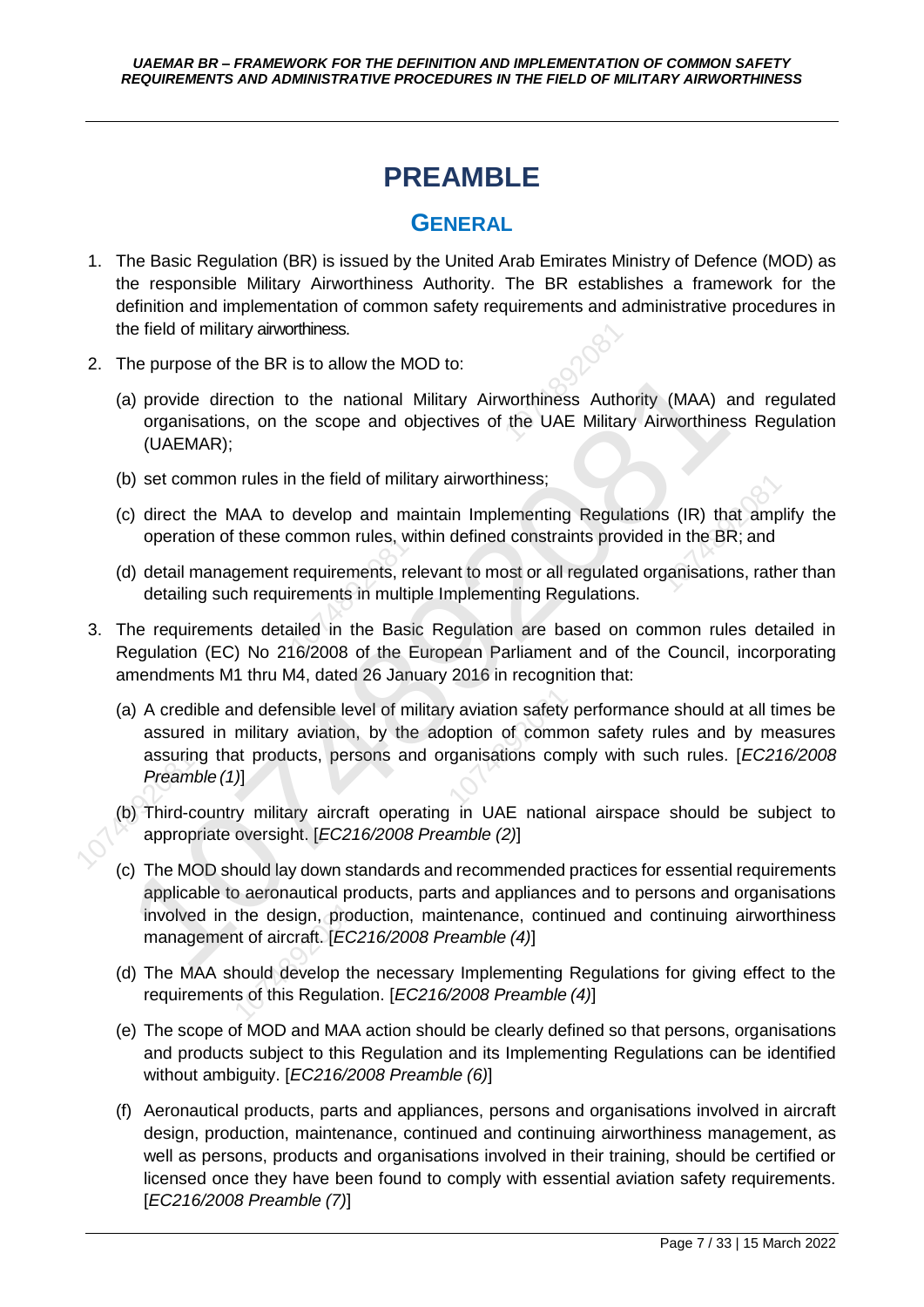- (g) Enough flexibility should be provided for addressing special circumstances such as urgent safety measures, and compelling operational imperatives or emergencies. Provision should also be made for reaching an equivalent safety level by other means. Exemptions to this Regulation and its Implementing Regulations should be able to be granted, provided they are strictly limited in scope and subject to appropriate control. [*EC216/2008 Preamble (11)*]
- (h) The effective functioning of a military aviation safety scheme in the fields covered by this Regulation requires strengthened cooperation between the MOD, MAA and regulated organisations to detect unsafe conditions and take remedial measures as appropriate. [*EC216/2008 Preamble (15)*]
- (i) The promotion of a 'culture of safety' and the proper functioning of a regulatory system in the fields covered by this Regulation require that incidents and occurrences be spontaneously reported by the witnesses thereto. Such reporting would be facilitated by the establishment of a non-punitive environment, and appropriate measures should be taken by the MOD, MAA and regulated organisations to provide for the protection of such information and of those who report it. [*EC216/2008 Preamble (16)*] The promotion of a 'culture of safety' and the proper functioning of a regulatory sy<br>fields covered by this Regulation require that incidents and occurrences be sport<br>eported by the witnesses thereto. Such reporting would organisations to detect unsafe conditions and take remedial<br>
[ $EC2162008$  Preamble (15)]<br>
(i) The promotion of a 'culture of safety' and the proper functioning c<br>
fields covered by this Regulation require that incidents an
	- (j) Results of air accident/incident investigations should be acted upon as a matter of urgency, in order to assure confidence in military aviation safety management. [*EC216/2008 Preamble (17)*]
	- (k) The objectives of this Regulation may be efficiently achieved through cooperation with third countries. In such a case, the provisions of this Regulation and its Implementing Regulations may be adapted through agreements concluded by the MOD with counterparts in these countries. [*EC216/2008 Preamble (21)*]
	- (l) In order to properly assist the MOD, the MAA should be allowed to develop its expertise in all aspects of military airworthiness covered by this Regulation. It should assist regulated organisations in its implementation. It should be able to issue certification specifications and guidance material and to make technical findings and issue certificates as required. It should monitor the application of this Regulation and of its Implementing Regulations, and it should be given the necessary authority to carry out its tasks. [*EC216/2008 Preamble (22)*] d organisations to provide for the protection of such information and ct. [*EC216/2008 Preamble* (16)]<br>ir accident/incident investigations should be acted upon as a matter of u<br>ssure confidence in military aviation safety
	- (m) It is desirable that the MAA support the MOD in the field of international airworthiness relations, including the harmonisation of rules, recognition of approvals and technical cooperation, and be entitled to establish the appropriate relations with the military aeronautical authorities of third countries and international organisations competent in matters covered by this Regulation. [*EC216/2008 Preamble (23)*]
	- (n) It is necessary to ensure that parties affected by decisions made by the MAA enjoy the necessary remedies in a manner which is suited to the special character of the field of airworthiness. An appropriate appeal mechanism should be set up so that decisions of the MAA can be subject to appeal to the Director of the MAA and could be raised to higher authority in the Ministry of Defence. [*EC216/2008 Preamble (26)*]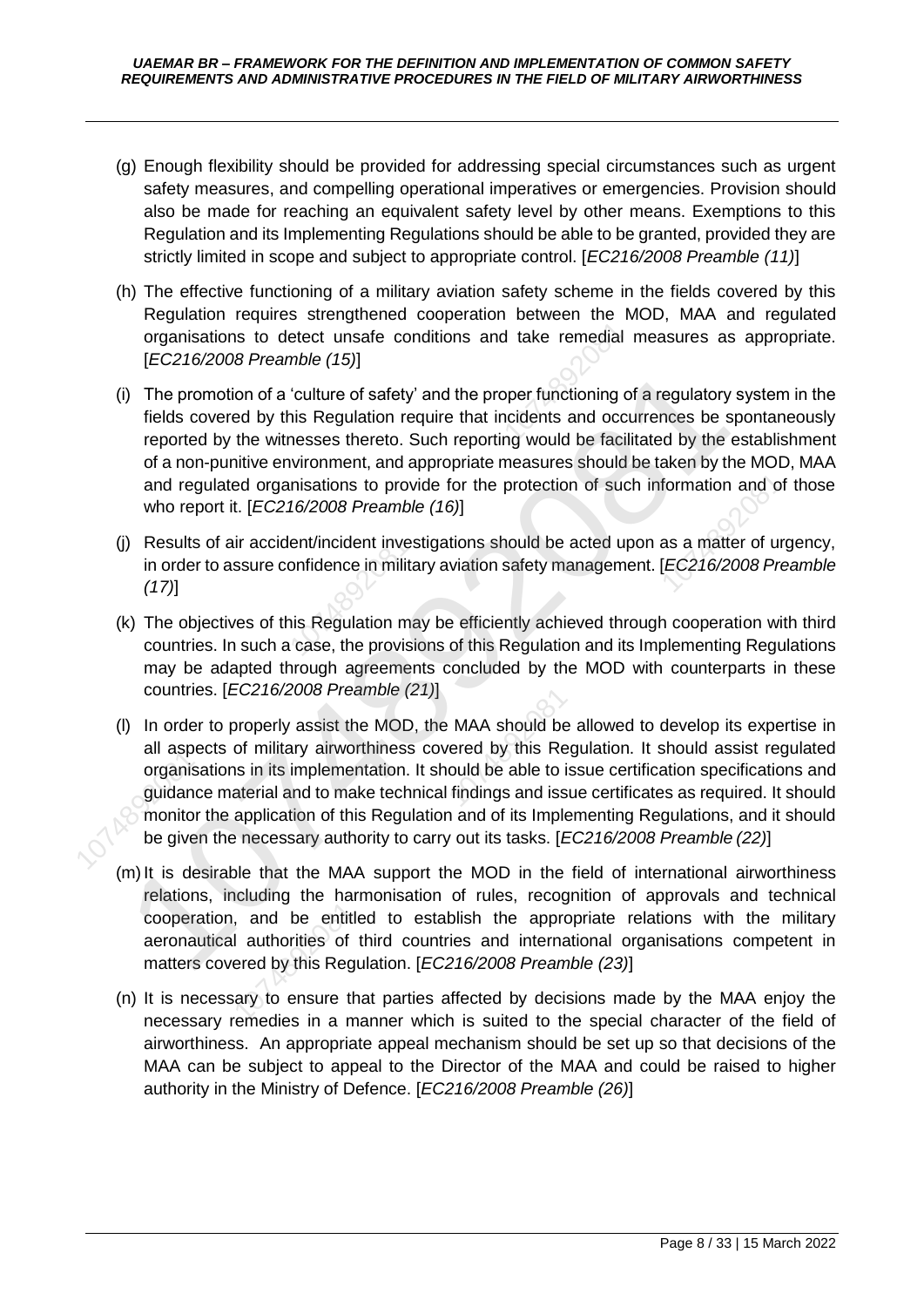# **CHAPTER 1 – PRINCIPLES**

#### <span id="page-8-1"></span><span id="page-8-0"></span>**Article 01 – Scope**

- 1. This Regulation shall apply to:
	- (a) the design, production, maintenance, continued and continuing airworthiness management of new types of military aircraft designed and/or manufactured in the UAE.
- (b) the design, production, maintenance, continued and continuing airworthiness management of aeronautical products, parts and appliances used in aircraft identified at sub-paragraph 1.(a), as well as personnel and organisations involved in the design, production, maintenance, continued and continuing airworthiness management of such products, parts and appliances. or anonaucal potential and deptations, and an elections involved in the design, F<br>
1.(a), as well as personnel and organisations involved in the design, F<br>
maintenance, continued and continuing ainvorthiness management of 1081 the design, production, maintenance, continued and continuing<br>
of aeronautical products, parts and appliances used in aircraft<br>
1.(a), as well as personnel and organisations involved in<br>
maintenance, continued and co

#### <span id="page-8-2"></span>**Article 02 – Objectives**

- 1. The principal objective of this Regulation is to establish and maintain a credible and defensible level of military airworthiness performance.
- 2. Additional objectives are, in the fields covered by this Regulation, as follows:
	- (a) to promote cost-efficiency in the regulatory and certification processes;
	- (b) to promote and establish a common view regarding military airworthiness standards and rules throughout the world by establishing appropriate cooperation with other countries and international organisations; and
	- (c) to provide a level playing field for all actors in the internal military aviation market.
- 3. The means of achieving the objectives set out in paragraphs 1 and 2 shall be:
	- (a) the preparation, adoption and uniform application of all necessary acts, resolutions and decrees;
- (b) the recognition, without additional requirements, of certificates, licences / authorisations, approvals or other documents granted to products, personnel and organisations in accordance with this Regulation and its Implementing Regulations; **bjectives**<br>
bjectives<br>
bjectives are, in the fields covered by this Regulation, as follows:<br>
cost-efficiency in the regulatory and certification processes;<br>
cost-efficiency in the regulatory and certification processes;<br>
	- (c) the establishment of a National Military Airworthiness Authority (the 'Authority'); and
	- (d) the uniform implementation of all necessary acts , resolutions and decrees by the Authority.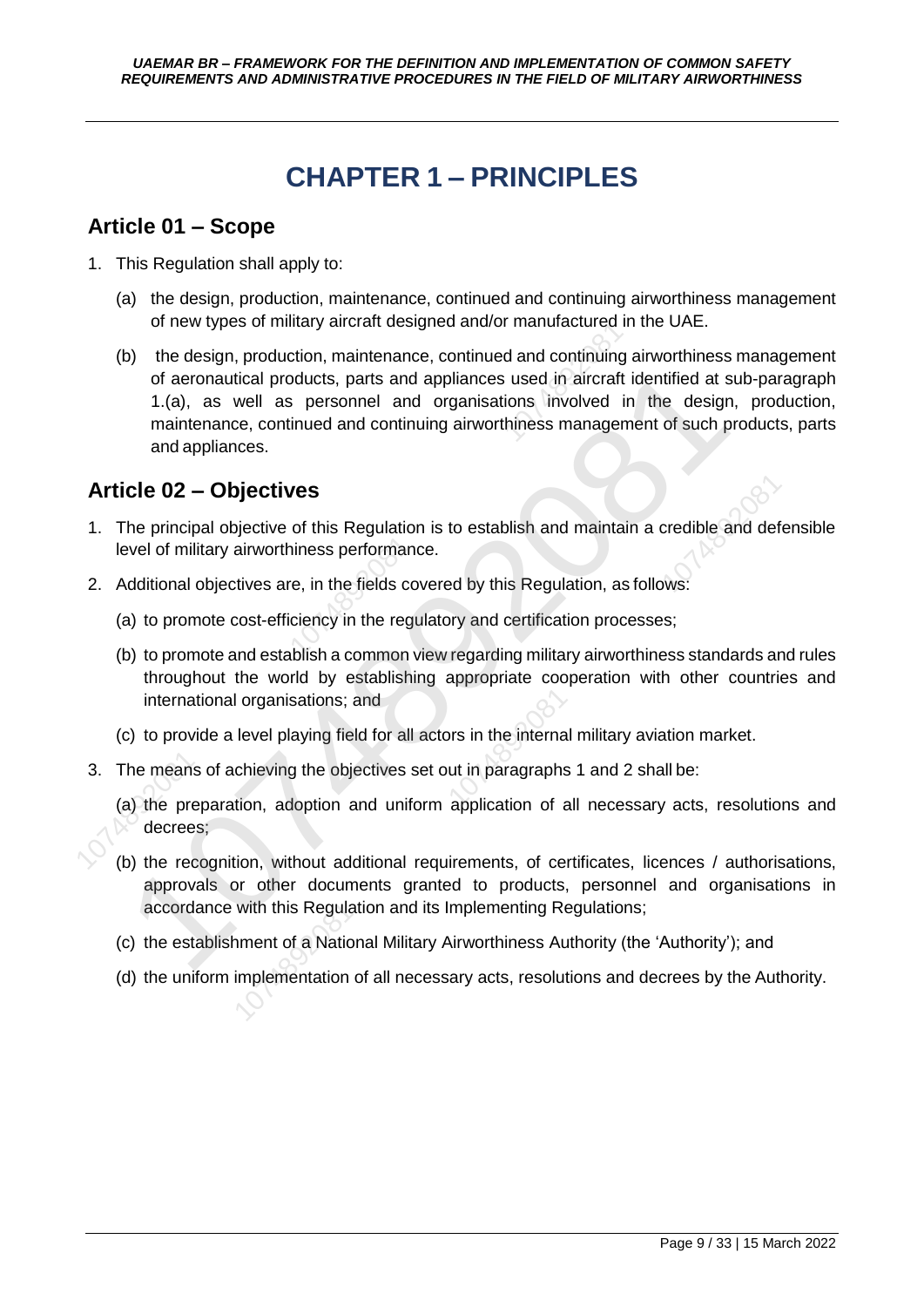#### <span id="page-9-0"></span>**Article 03 – Definitions**

- 1. For the purposes of this Regulation:
	- (a) '**aircraft**' shall mean any vehicle that is capable of atmospheric flight including the installed equipment (hardware and software), sensors and armament;
	- (b) '**certificate**' shall mean any approval, licence or other document issued as the result of certification;
- (c) '**certification**' shall mean any form of recognition that a product, part or appliance, organisation or person complies with the applicable requirements including the provisions of this Regulation and its implementing rules, as well as the issuance of the relevant certificate attesting such compliance; (c) 'certification',<br>
(c) 'certification' shall mean any form of recognition that a p<br>
organisation or person complies with the applicable requirements<br>
this Regulation and its implementing rules, as well as the issuan<br>
at
	- (d) '**continuing oversight**' shall mean the tasks to be conducted to verify that the conditions under which a certificate has been granted continue to be fulfilled at any time during its period of validity, as well as the taking of any safeguard measure;
	- (e) '**flight simulation training device**' shall mean any type of device in which flight conditions are simulated on the ground; they include flight simulators, flight training devices, flight and navigation procedures trainers and basic instrument training devices;
	- (f) '**parts and appliances**' shall mean any instrument, equipment, mechanism, part, apparatus, appurtenance, software or accessory, including communications equipment, that is used or intended to be used in operating or controlling an aircraft in flight; it shall include parts of an airframe, engine or propeller, or equipment used to manoeuvre the aircraft from the ground; organisation or person complets with the application of person complete this Regulation and its implementing rules, as well as the issuance of the relevant attesting such compliance;<br>
	(a) **'continuing oversight'** shall mea a certificate has been granted continue to be fulfilled at any time during its well as the taking of any safeguard measure;<br> **lation training device'** shall mean any type of device in which flight cord on the ground; they
	- (g) '**product**' shall mean an aircraft, engine, auxiliary power unit or propeller;
	- (h) '**qualified entity**' shall mean a body which may be allocated a specific certification task by, and under the control and the responsibility of, the Authority or a national airworthiness authority;
	- (i) '**rating**' shall mean a statement entered on a licence, setting forth privileges, special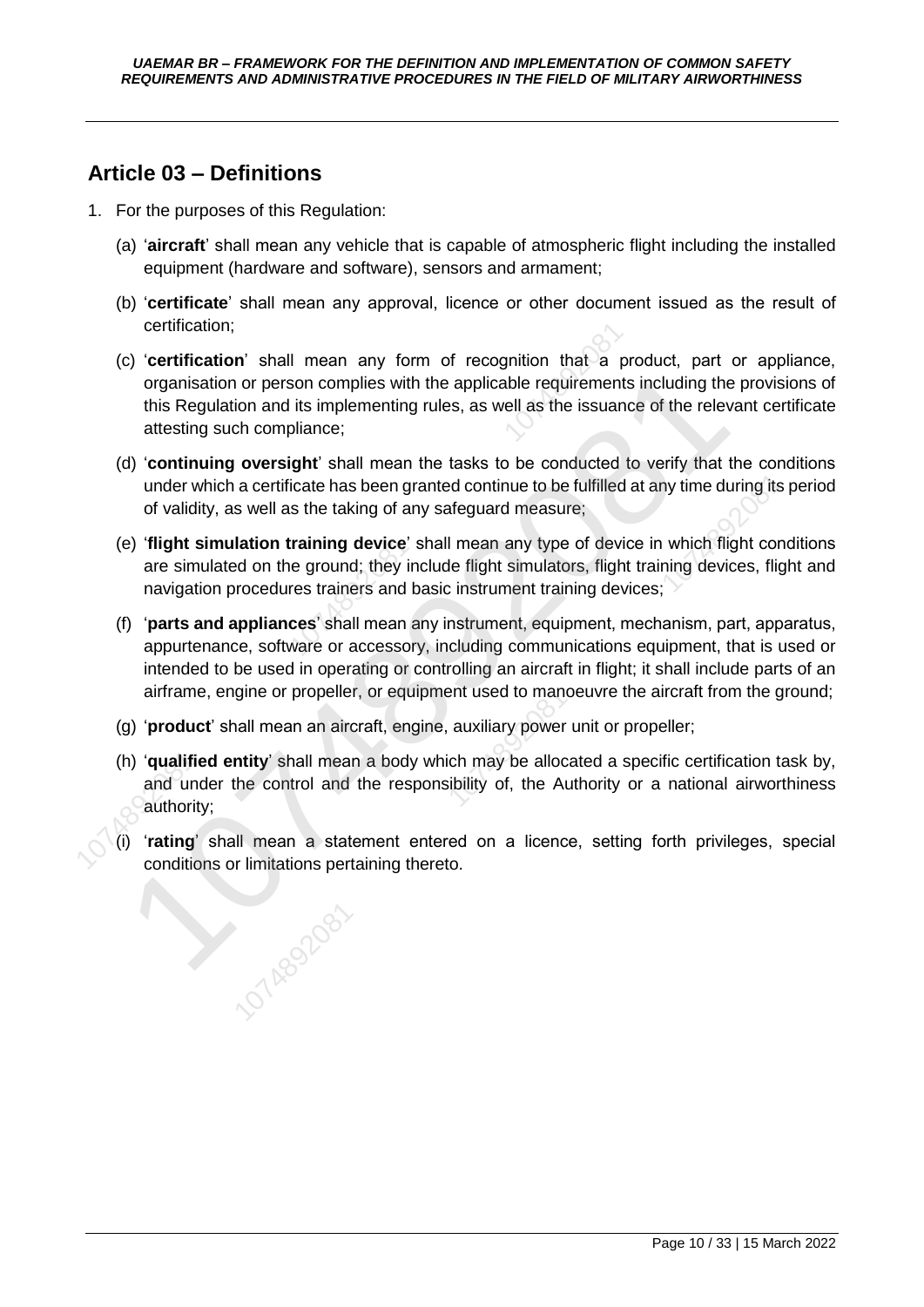## **CHAPTER 2 – SUBSTANTIVE REQUIREMENTS**

#### <span id="page-10-1"></span><span id="page-10-0"></span>**Article 04 – Basic Principles and Applicability**

- 1. Aircraft referred to in Article 01, including any installed product, part and appliance, which are:
	- (a) designed or manufactured by an organisation for which the Authority ensures safety oversight; or
	- (b) owned by Military; or
	- (c) operated exclusively for or on behalf of Military; or
	- (d) the subject of statutory airworthiness responsibilities placed on the Military by the national civil airworthiness authority.

shall comply with this Regulation.

- 2. Personnel involved in the operations of aircraft referred to in Article 04.1 shall comply with this Regulation.
- 3. Operations of aircraft referred to in Article 04.1 shall comply with this Regulation.
- 4. Foreign military aircraft operating in UAE airspace shall comply with the terms of their diplomatic clearance.

#### <span id="page-10-2"></span>**Article 05 – Airworthiness**

- 1. Aircraft referred to in **Article 04.1** shall comply with the essential requirements for airworthiness laid down in **Annex A to Article 05.1**.
- 2. Compliance of aircraft referred to in Article 04.1 and of products, parts and appliances mounted thereon shall be established in accordance with the following:
- (a) Products shall have a military type-certificate. The type-certificate, and certification of changes to that type-certificate, including supplemental type-certificates, shall be issued when the applicant has shown that the product complies with a type-certification basis as specified in Article 17, established to ensure compliance with the essential requirements referred to in paragraph 1, and when it has no feature or characteristic making it unsafe for operation. The type-certificate shall cover the product, including all parts and appliances fitted thereon. b) operated exclusively for or on behalf of Military; or<br>
(a) the subject of statutory airworthiness responsibilities placed on the Military by th<br>
civil airworthiness authority.<br>
In comply with this Regulation.<br>
Electrom 10749393. Considering to the subject of statutory airworthiness responsibilities placed on<br>
107492081 107492081 107492081 107492081 107492081 107492081 107492081 107492081 107492081 107492081 107492081<br>
2. Personnel involv this Regulation.<br>
Wed in the operations of aircraft referred to in Article 04.1 shall comply v<br>
Eicraft referred to in Article 04.1 shall comply with this Regulation.<br>
aircraft operating in UAE airspace shall comply with t
	- (b) The Implementing Regulations referred to in paragraph 4 may lay down a requirement for certification in respect of parts and appliances. The certificates for parts and appliances shall be issued when the applicant has shown that the parts and appliances comply with the detailed airworthiness specifications established to ensure compliance with the essential requirements referred to in paragraph 1.
	- (c) No aircraft shall be operated, unless it has a valid certificate of airworthiness. The certificate shall be issued when the applicant has shown that the aircraft conforms to the type design approved in its type-certificate and that relevant documentation, inspections and tests demonstrate that the aircraft is in condition for safe operation.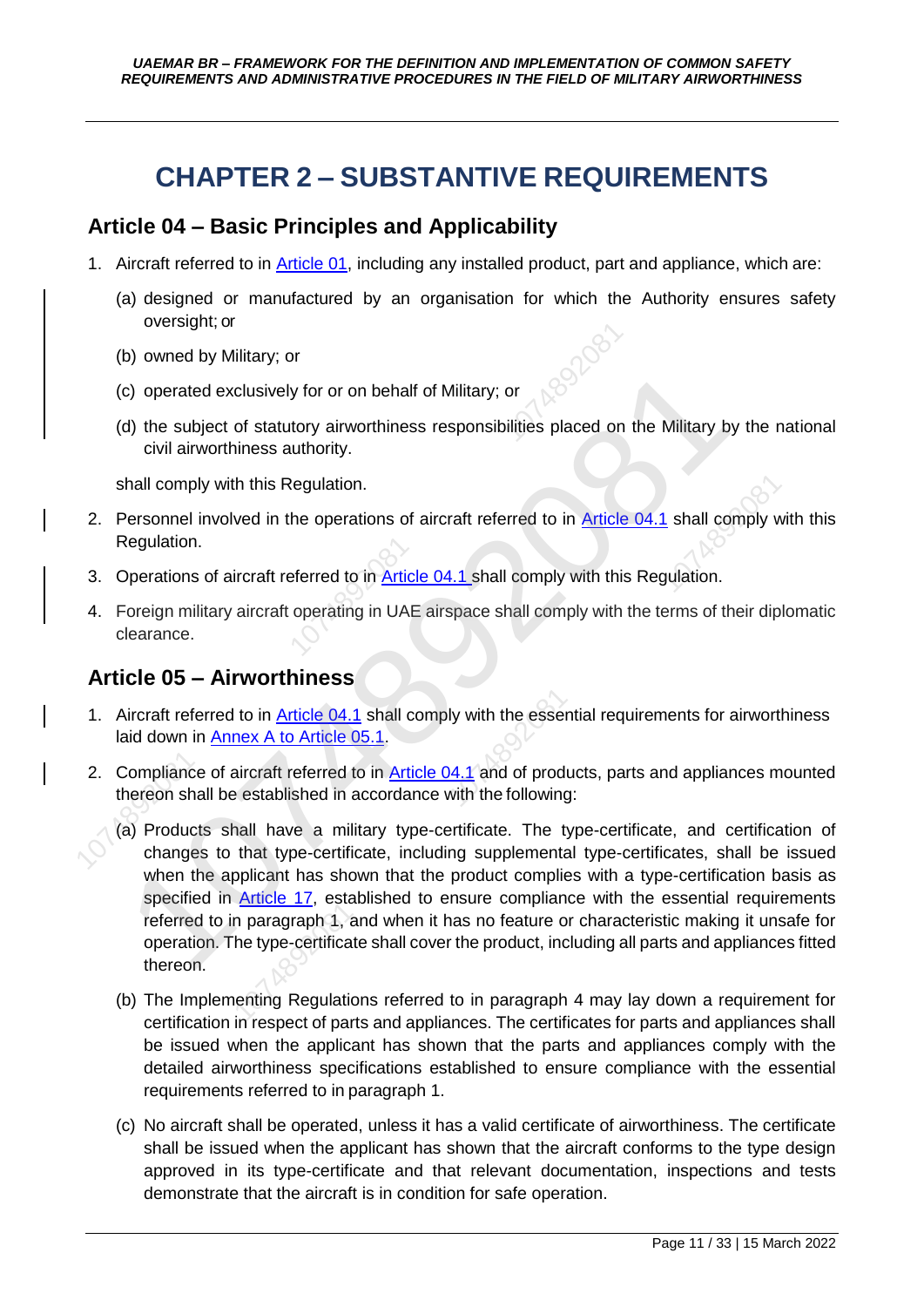This certificate of airworthiness shall remain valid as long as it is not suspended, revoked or terminated and as long as the aircraft is maintained in accordance with the essential requirements related to continuing airworthiness set out in paragraph 1.(d) of **Article 05.1** Annex A and the Implementing Regulations adopted pursuant to paragraph 4.

- (d) Organisations responsible for the maintenance of products, parts and appliances shall demonstrate their capability and means to discharge the responsibilities associated with their privileges. Unless otherwise accepted these capabilities and means shall be recognised through the issuance of an organisation approval. The privileges granted to the approved organisation and the scope of the approval shall be specified in the terms of approval.
- (e) Organisations responsible for the design and manufacture of products, parts and appliances shall demonstrate their capability and means to discharge the responsibilities associated with their privileges. Unless otherwise accepted these capabilities and means shall be recognised through the issuance of an organisation approval. The privileges granted to the approved organisation and the scope of the approval shall be specified in the terms of approval. through the issuance of an organisation approval. The privilege<br>organisation and the scope of the approval shall be specified in t<br>(e) Organisations responsible for the design and manufacture of pro<br>shall demonstrate their
	- (f) Personnel responsible for the release of a product, part or appliance after maintenance may be required to hold an appropriate certificate (personnel certificate).
	- (g) The capability of maintenance training organisations to discharge the responsibilities associated with their privileges in relation to the issuance of the certificates referred to in paragraph 2.(f) may be recognised by the issuance of an approval.
	- 3. By way of derogation from paragraphs 1 and 2:
		- (a) A permit to fly may be issued when it is shown that the aircraft is capable of performing safely a basic flight. It shall be issued with appropriate limitations, in particular to protect third parties safety.
- (b) A restricted certificate of airworthiness may be issued to aircraft for which a type certificate has not been issued according to paragraph 2.(a). In this case, the aircraft shall be shown to comply with specific airworthiness specifications, and deviations from the essential requirements referred to in paragraph 1 shall nevertheless ensure adequate safety with regard to the purpose. Aircraft eligible for these restricted certificates, and limitations for use of these aircraft, shall be defined according to the Implementing Regulations referred to in paragraph 4. (a) originations responsible for the design and manufacture of products, parts and a<br>
shall demonstrate their capability and manufacture of products, parts and a<br>
shall of moriginal demonstrate their capabilities as dured and the scope of the approval shall be specified in the terms of approva<br>
seponsible for the release of a product, part or appliance after maintenant<br>
to hold an appropriate certificate (personnel certificate).<br>
lity of ma
	- (c) When the number of aircraft of the same type eligible for a restricted certificate of airworthiness so justifies, a restricted type certificate may be issued and an appropriate type certification basis shall be established.
	- 4. The Implementing Regulations, designed to amend non-essential elements of this Article 05, by supplementing it, shall specify in particular:
		- (a) conditions for establishing and notifying to an applicant the type-certification basis applicable to a product;
		- (b) conditions for establishing and notifying to an applicant the detailed airworthiness specifications applicable to parts and appliances;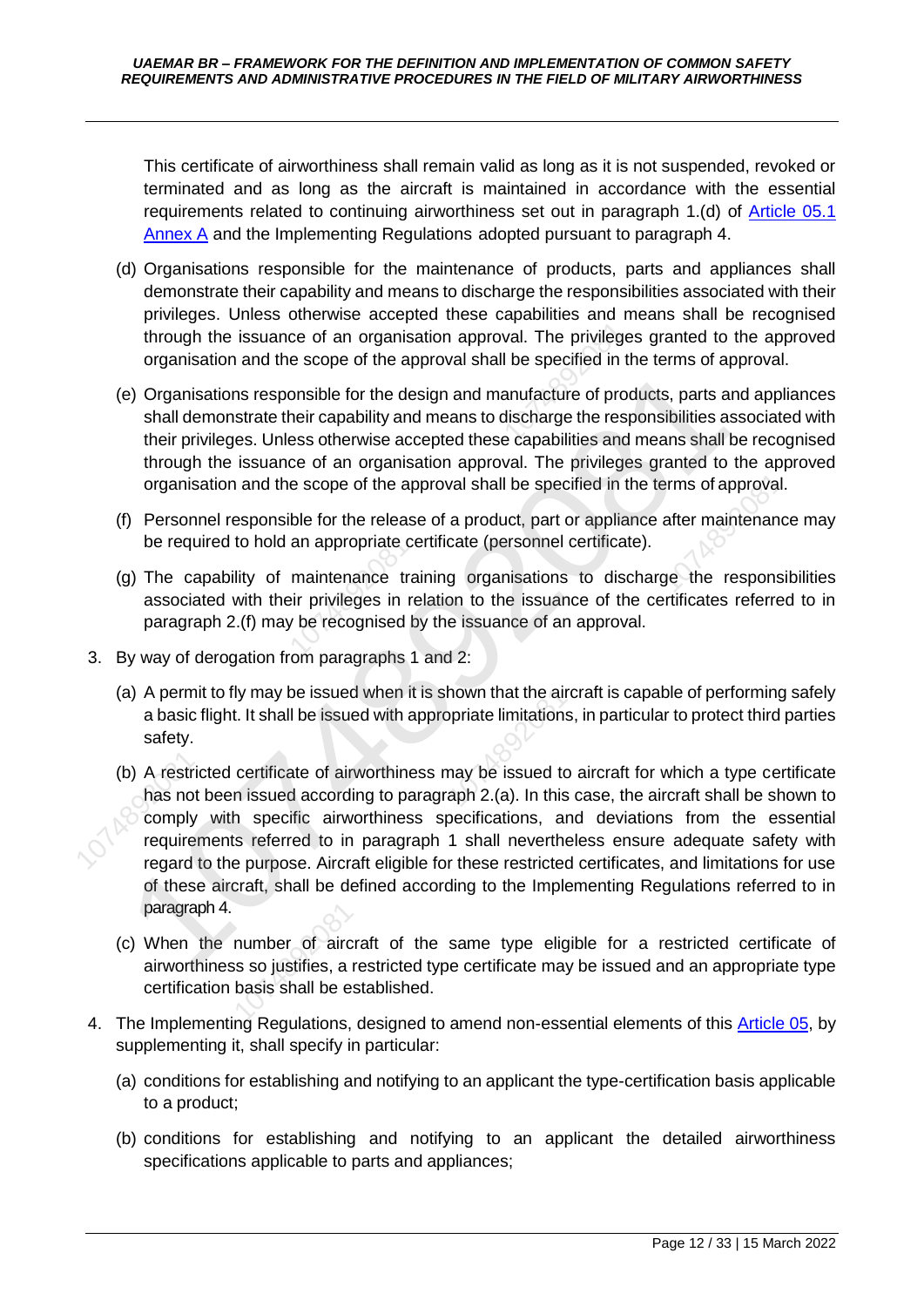- (c) conditions for establishing and notifying to an applicant the specific airworthiness specifications applicable to aircraft eligible for a restricted certificate of airworthiness;
- (d) conditions for issuing and disseminating mandatory information in order to ensure the continuing airworthiness of products;
- (e) conditions for issuing, maintaining, amending, suspending or revoking type-certificates, restricted type-certificates, approval of changes to type-certificates, individual certificates of airworthiness, restricted certificates of airworthiness, permits to fly and certificates for products, parts or appliances, including:
	- i. conditions on the duration of these certificates, and conditions to renew certificates when a limited duration is fixed;
	- ii. restrictions applicable to the issue of permits to fly. These restrictions should in particular concern the following:
		- a. purpose of the flight,
		- b. airspace used for the flight,
		- c. qualification of flight crew,
		- d. carriage of persons other than flight crew.
	- iii. aircraft eligible for restricted certificates of airworthiness, and associated restrictions;
	- iv. the minimum syllabus of maintenance certifying staff type rating training to ensure compliance with paragraph 2.(f);
	- v. the master minimum equipment list as appropriate and additional airworthiness specifications for a given type of operation;
- (f) conditions to issue, maintain, amend, suspend or revoke organisation approvals required in accordance with paragraphs 2.(d), 2.(e) and 2.(g) and conditions under which such approvals need not be requested; 1. conditions on ne our<br>atom of meanwood messe centricates, and conditions to renew certifical<br>at interd duration is fixed;<br>in the following:<br>a. purpose of the flight,<br>b. airspace used for the flight,<br>b. airspace used for anyolutiss, restricted certificates of anyothmiess, permiss<br>products, parts or appliances, including:<br>i. conditions on the duration of these certificates, and conditions<br>a limited duration is fixed;<br>i. restrictions applica ose of the flight,<br>
ification of flight crew,<br>
age of persons other than flight crew.<br>
Eligible for restricted certificates of airworthiness, and associated restriction<br>
iligible for restricted certificates of airworthines
	- (g) conditions to issue, maintain, amend, suspend or revoke personnel certificates required in accordance with paragraph 2.(f), and
	- (h) responsibilities of the holders of certificates.
	- 5. When adopting the Implementing Regulations referred to in paragraph 4, the Authority shall take specific care that they:
		- (a) reflect the state of the art and the best practices in the field of airworthiness;
		- (b) take into account worldwide aircraft experience in service, and scientific and technical progress; and
		- (c) allow for immediate reaction to established causes of accidents and serious incidents.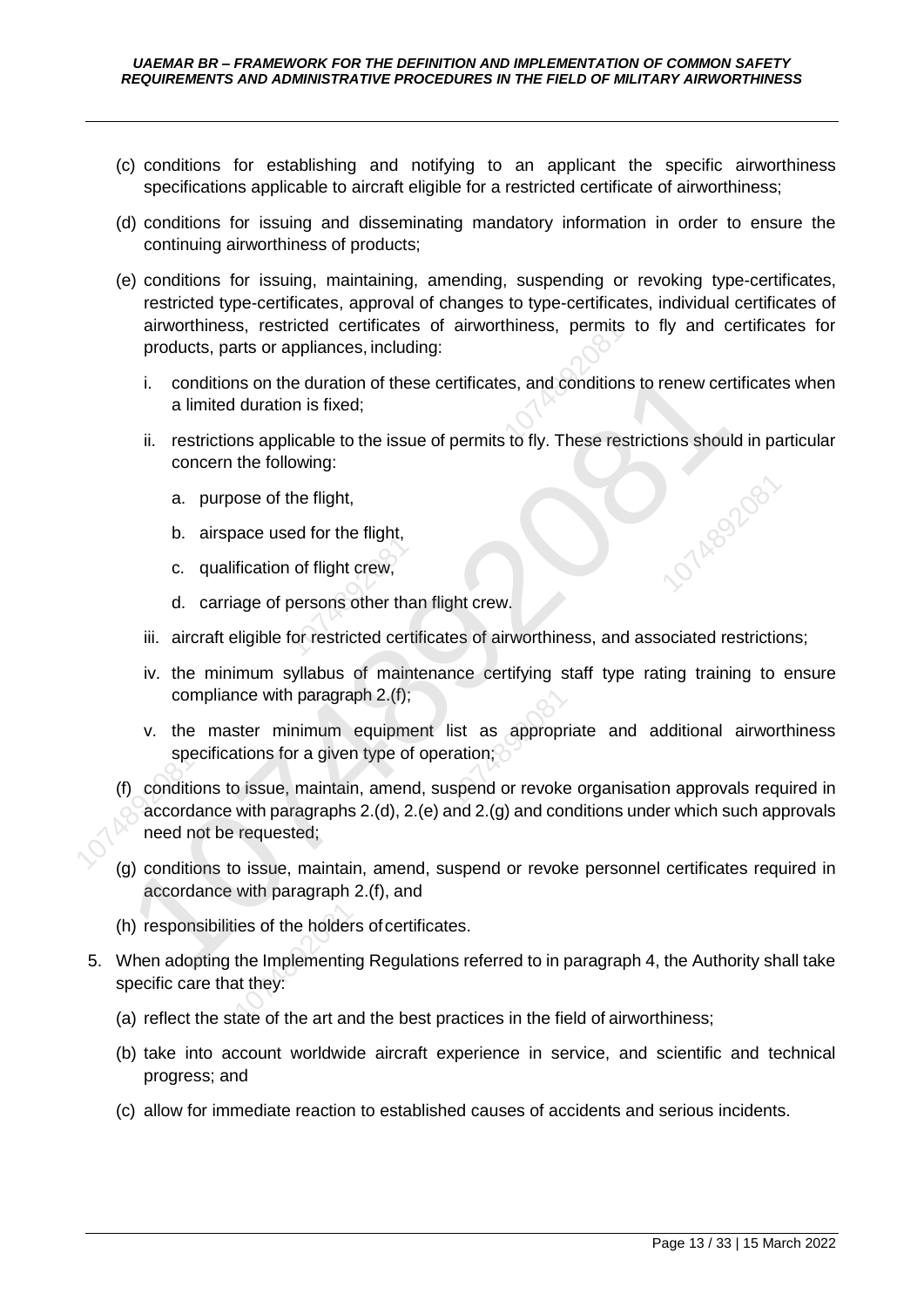#### <span id="page-13-0"></span>**Article 06 – Essential Requirements for Environmental Protection**

1. The applicable environmental protection requirements shall be established as part of the type certification basis agreement based on ICAO Annex 16 taking into account customer signed requirements.

#### <span id="page-13-1"></span>**Article 07 – Oversight and Enforcement**

- 1. The Authority and regulated organisations shall cooperate with a view to ensuring compliance with this Regulation and its Implementing Regulations.
- 2. For the purposes of the implementation of paragraph 1, regulated organisations shall conduct investigations, including ramp inspections, and shall take any measure to prevent the continuation of an infringement. 1. The Authority and regulated organisations shall cooperate with a via with this Regulation and its Implementing Regulations.<br>
2. For the purposes of the implementation of paragraph 1, regulated investigations, including
	- 3. For the purposes of the implementation of paragraph 1, the Authority shall conduct investigations in accordance with **Article 19.2** and **Article 23**.
	- 4. In order to facilitate the taking of appropriate enforcement action by competent authorities, the Authority and regulated organisations shall exchange information on identified infringements.
	- 5. The Implementing Regulations, designed to amend non-essential elements of this Article 07, by supplementing it, shall specify in particular:
		- (a) conditions for the collection, exchange and dissemination of information;
		- (b) conditions for conducting ramp inspections, including systematic ones; and
		- (c) conditions for the grounding of aircraft that do not comply with the requirements of this Regulation or its Implementing Regulations.
- 6. The Authority shall ensure mechanisms exist for the independent review of aviation safety.
- 7. The Authority shall have an enforcement policy responsive to infringement of this Regulation and its Implementing Regulations. Any enforcement shall be effective, proportionate and dissuasive.

#### <span id="page-13-2"></span>**Article 08 – Recognition of Certificates**

- 1. Regulated organisations shall, without further technical requirements or evaluation, recognise certificates issued in accordance with this Regulation. When the original recognition is for a particular purpose or purposes, any subsequent recognition shall cover only the same purpose or purposes. or the purposes of the implementation of paragraph 1, regulated organisations share tigations, including ramp inspections, and shall take any measure to prominuation of an infringement.<br>
or the purposes of the implementati 30 The mindentrial and a method into the same of the same of the same of the same of the same of the taking of appropriate enforcement action by competent authority dilated organisations shall exchange information on ident
- 2. The Authority, on its own initiative or at the request of a regulated organisation, may initiate a procedure to decide whether a certificate issued in accordance with this Regulation effectively complies with this Regulation and its Implementing Regulations. In case of non-compliance or ineffective compliance, the Authority shall take appropriate corrective action and safeguard measures, such as limitation or suspension of the certificate. Moreover, the provisions of paragraph 1 shall cease to apply to the certificate from the date of the notification of the Authority's decision to the regulated organisations.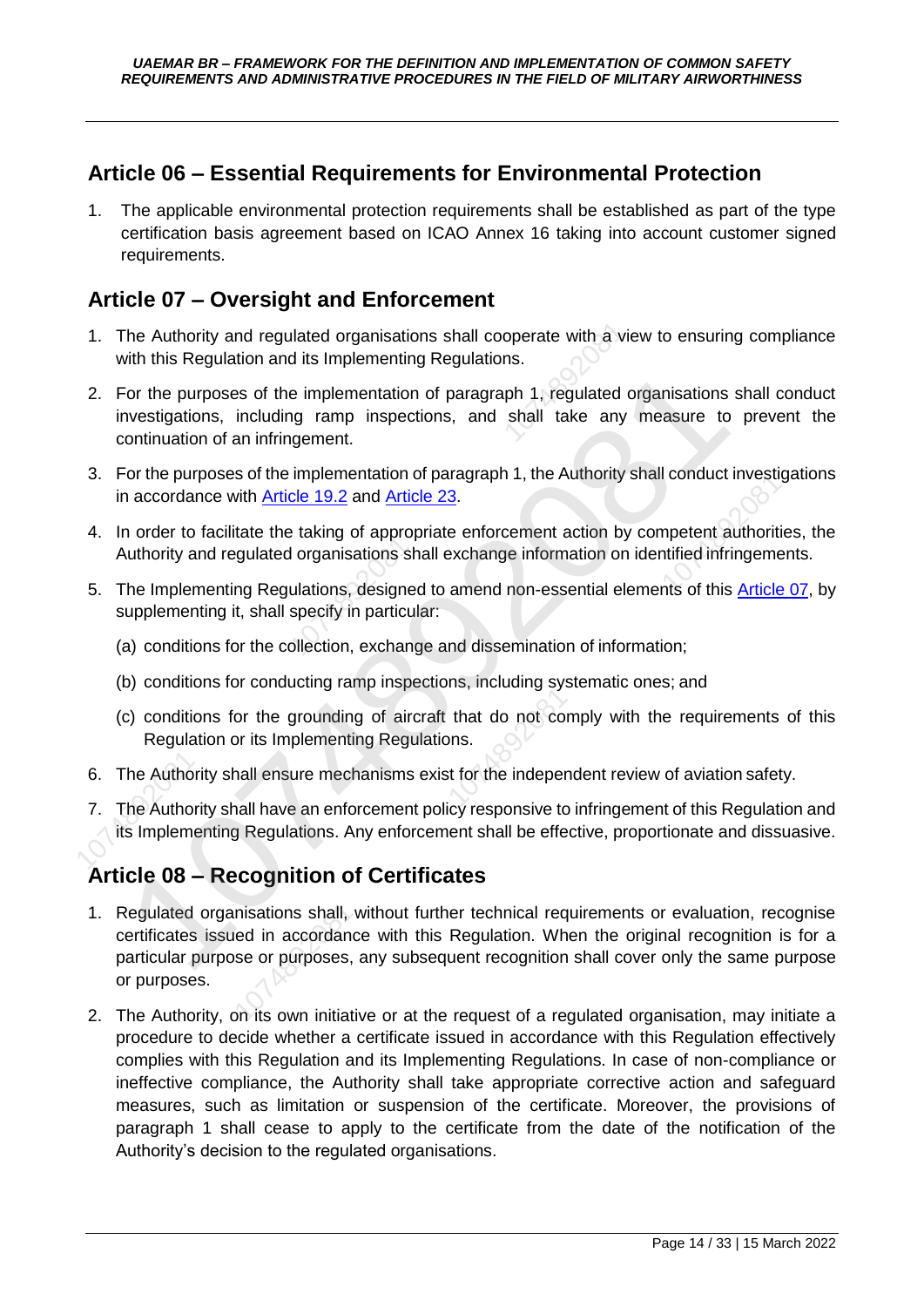3. When the Authority has sufficient evidence that appropriate corrective action has been taken to address the case of non-compliance or ineffective compliance and that the safeguard measures are no longer necessary, it shall decide that the provisions of paragraph 1 apply again to this certificate. These provisions shall apply as from the date of the notification of this decision to the regulated organisations.

#### <span id="page-14-0"></span>**Article 09 – Acceptance of Third-Country Certification**

1. By way of derogation from the provisions of this Regulation and its Implementing Regulations, the Authority may issue certificates on the basis of certificates issued by aeronautical authorities of a third country, as provided for in recognition agreements between the Authority and that third country. 1. By way of derogation from the provisions of this Regulation and its<br>
the Authority may issue certificates on the basis of certificates issue<br>
of a third country, as provided for in recognition agreements betweer<br>
count

#### <span id="page-14-1"></span>**Article 10 – Qualified Entities**

- 1. When allocating a specific certification task to a qualified entity, the Authority shall ensure that such entity comply with the criteria laid down in **Annex A to Article 10.1**.
- 2. Qualified entities shall not issue certificates.

#### <span id="page-14-2"></span>**Article 11 – Flexibility Provisions**

- 1. The provisions of this Regulation and of its Implementing Regulations shall not prevent the Authority and regulated organisations from reacting immediately to a safety problem which involves a product, person or organisation subject to the provisions of this Regulation.
- 2. Regulated organisations shall immediately notify the Authority of the measures taken and the reasons therefor.
	- (a) The Authority shall assess whether the safety problem can be addressed within the powers conferred on it in accordance with Article 15.1(d). In this case it shall, within one month of being notified pursuant to paragraph 2, take the appropriate decision.
- (b) If the Authority concludes that the safety problem cannot be addressed in accordance with point (a), it shall, within the period referred to in that point, issue a recommendation in accordance with Article  $15.1(b)$  as to whether this Regulation or its Implementing Regulations should be amended and whether the notified regulation should be withdrawn or maintained. a rain country, as provided of in recogninon agreements between the Authority and<br>buntry.<br> **Cle 10 – Qualified Entities**<br>
The allocating a specific certification task to a qualified entity, the Authority shall exhchemity c a specific certification task to a qualified entity, the Authority shall ensity with the criteria laid down in <u>Annex A to Article 10.1</u><br>
s shall not issue certificates.<br> **Exibility Provisions**<br>
stability **Provisions**<br>
of
- 3. The Authority may allow a deviation from the provisions of this Regulation and of its Implementing Regulations, where an equivalent level of protection to that provided by the application of the Implementing Regulations cannot be demonstrated but can be supported by the application of sound risk management principles.

#### <span id="page-14-3"></span>**Article 12 – Information Network**

1. The Authority, national aviation authorities and regulated organisations shall exchange any information available to them in the context of the application of this Regulation and its Implementing Regulations. Entities entrusted with the investigation of aviation accidents and incidents, or with the analysis of occurrences, are entitled to access that information.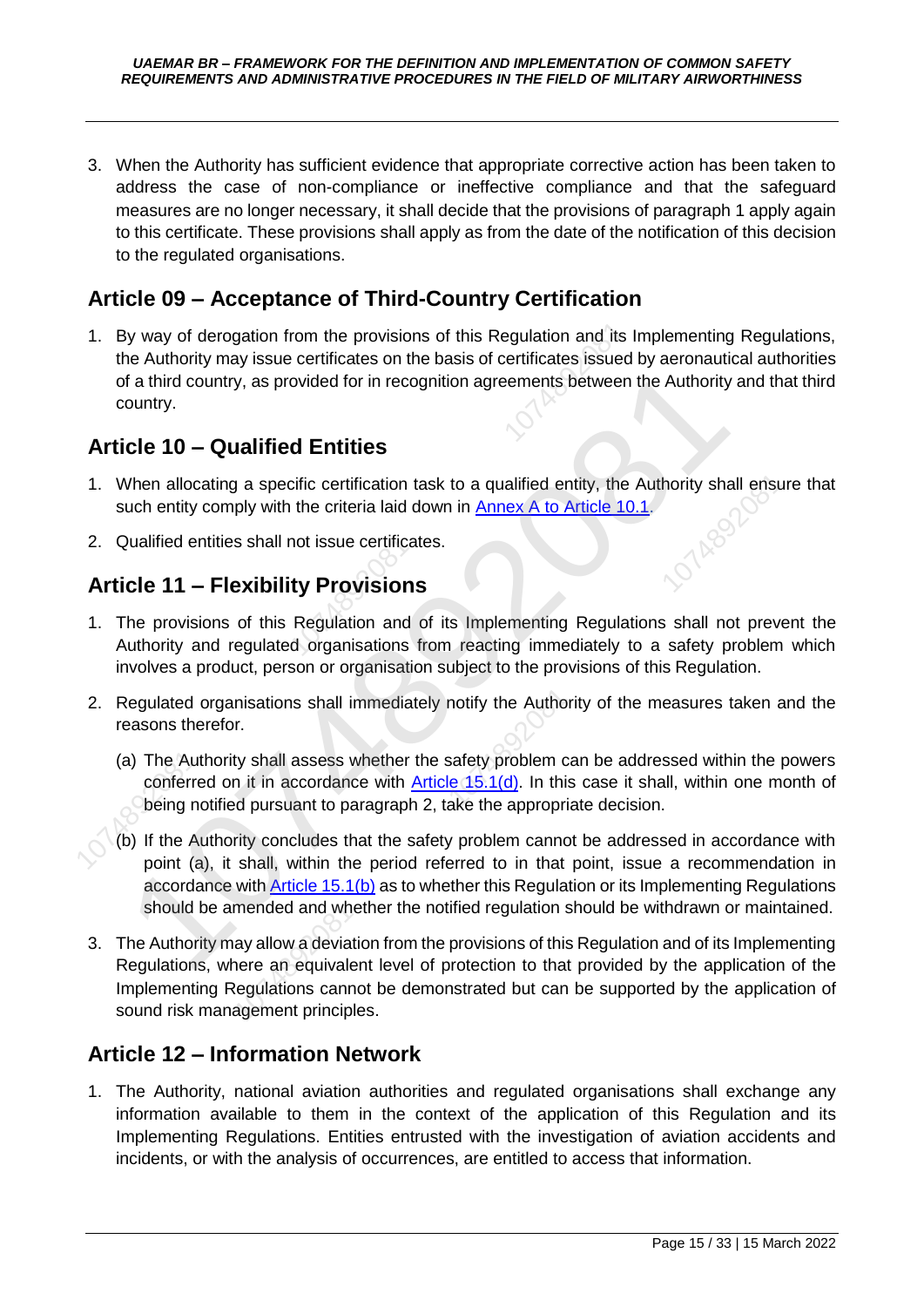- 2. The Authority, national aviation authorities and regulated organisations shall take necessary measures to ensure appropriate confidentiality of the information received by them pursuant to paragraph 1.
- 3. The Authority shall adopt measures for the dissemination to interested parties on its own initiative of the information referred to in paragraph 1. These measures, which may be generic or individual, shall be based on the need:
	- (a) to provide persons and organisations with the information they need to improve aviation safety;
	- (b) to limit the dissemination of information to what is strictly required for the purpose of its users, in order to ensure appropriate confidentiality of that information.
- 4. The Authority, national airworthiness authorities and regulated organisations shall, in accordance with their national legislation, take necessary measures to ensure appropriate confidentiality of the information received by them pursuant to paragraph 1.
- 5. In order to provide information of the general safety level, a safety review shall be published annually by the Authority. This safety review shall contain an analysis of all information received pursuant to Article 07. This analysis shall be simple and easy to understand and shall indicate whether there are increased safety risks. In this analysis, the sources of information shall not be revealed. (b) to limit the dissemination of information to what is strictly required for the purpose of in order to ensure appropriate confidentiality of that information.<br>The Authority, national airworthiness authorities and regul (a) to provide persons and organisations with the information they safety;<br>
(b) to limit the dissemination of information to what is strictly required<br>
in order to ensure appropriate confidentiality of that information.<br> The reserved by them pursuant to paragraph 1.<br>
The received by them pursuant to paragraph 1.<br>
The information of the general safety level, a safety review shall be pursuant to paragraph 1.<br>
Authority. This safety review sh

#### <span id="page-15-0"></span>**Article 13 – Protection of the Source of Information**

- 1. Where the information referred to in **Article 12.1** is provided by a natural person on a voluntary basis to the Authority or regulated organisation, the source of such information shall not be revealed. The source of such information shall be protected in accordance with relevant legislation.
- 2. Without prejudice to relevant legislation, regulated organisations shall ensure that employees who provide information in application of this Regulation and its Implementing Regulations are not subject to any prejudice on the part of their employer. This rule shall not apply in cases of gross negligence.
- 3. This **Article 13** shall apply without prejudice to relevant legislation relating to access to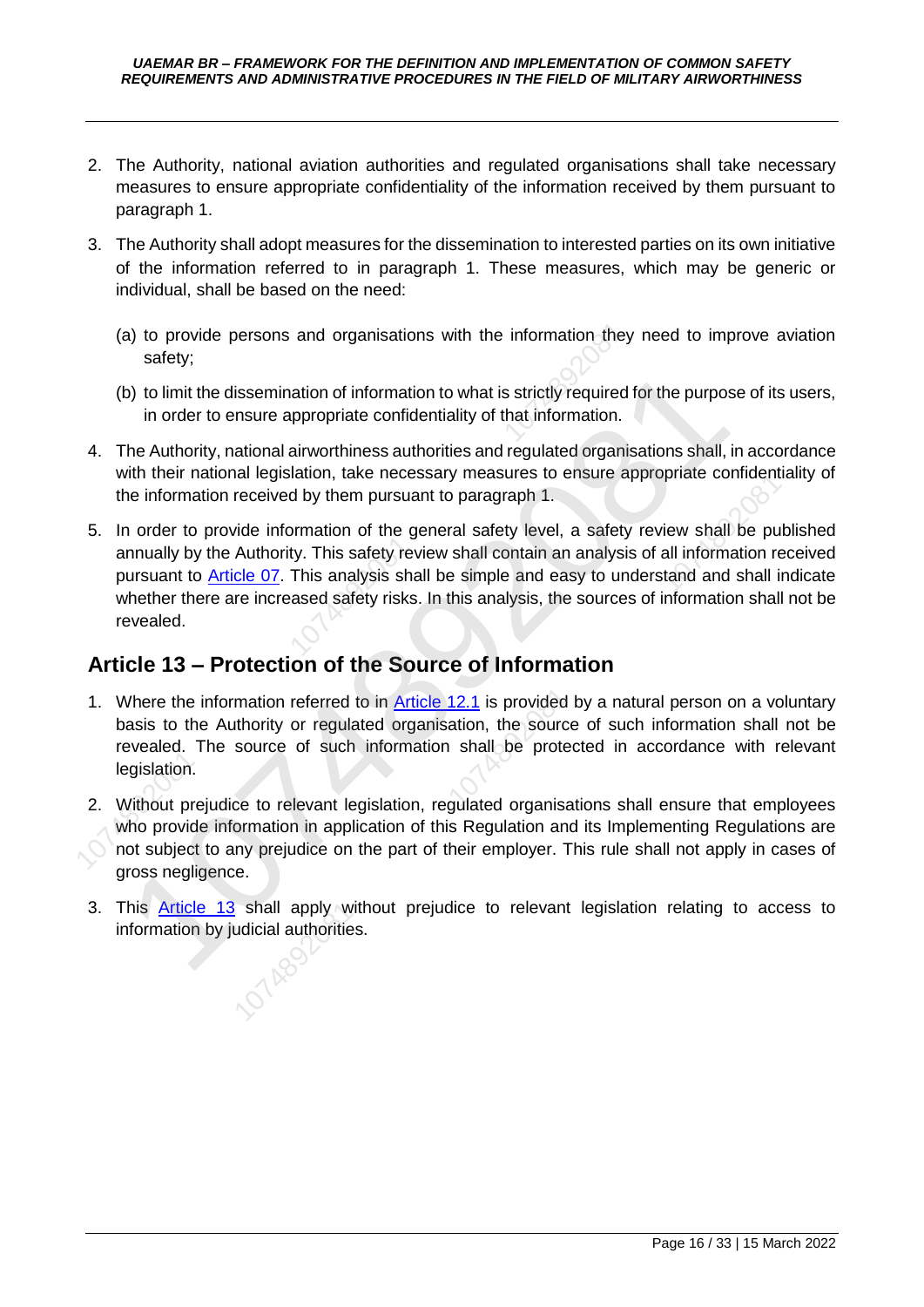#### <span id="page-16-0"></span>**Article 14 – Safety Management Systems**

- 1. The Authority shall require the creation and maintenance of organisational Safety Management Systems (SMS) to contribute to achieving the objectives set out in Article 07.
- 2. The Implementing Regulations, designed to amend non-essential elements of paragraph 1, by supplementing it, shall specify in particular:
	- (a) when an SMS is required within regulated organisations; and
	- (b) how the required SMS elements, namely safety policy and objectives, safety risk management, safety assurance and safety promotion, are to be applied to applicable regulated organisations.
- 3. When adopting the Implementing Regulations referred to in paragraph 2, the Authority shall take specific care that they reflect the state of the art and the best practices in the field of aviation management, safety assurance and safety promotion, are to be applied to<br>regulated organisations.<br>When adopting the Implementing Regulations referred to in paragraph 2, the Authority<br>specific care that they reflect the stat (a) when an sivis is feldined within regulated organisations, and<br>
(b) how the required SMS elements, namely safety policy at<br>
management, safety assurance and safety promotion, are to<br>
regulated organisations.<br>
Solven ado 10Thespeed of Mariage Contractions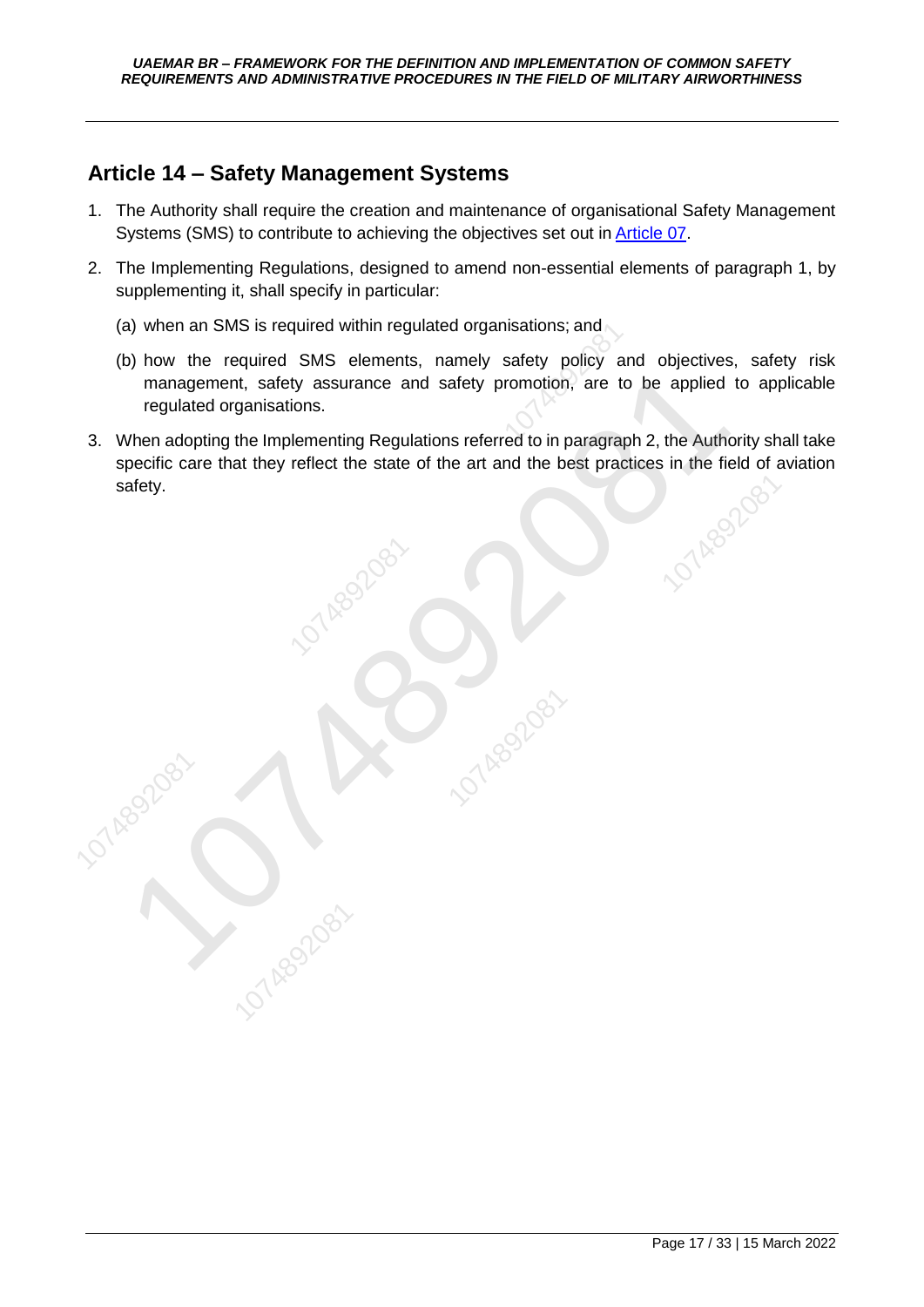# <span id="page-17-0"></span>**CHAPTER 3 – UAE MILITARY AIRWORTHINESS AUTHORITY**

## **SECTION 1 – TASKS**

#### <span id="page-17-2"></span><span id="page-17-1"></span>**Article 15 – Authority Measures**

- 1. The Authority shall, where appropriate:
	- (a) issue certification specifications and acceptable means of compliance, as well as any guidance material for the application of this Regulation and its Implementing Regulations;
- (b) take the appropriate decisions for the application of Article 17, Article 18 and Article 23 including the granting of exemptions to holders of certificates it has issued, from the substantive requirements laid down in this Regulation and its Implementing Regulations; Article 15 – Authority Measures<br>
1. The Authority shall, where appropriate:<br>
(a) issue certification specifications and acceptable means of complication and its lm<br>
(b) take the appropriate decisions for the application o
	- (c) issue the reports following standardisation inspections carried out pursuant to Article 19.1;

and

(d) provide whatever other delegations are necessary to achieve the objectives set out in Article 02, specifying where such delegates have the authority to further delegate.

## <span id="page-17-3"></span>**Article 16 – Opinions, Certification Specifications and Guidance Material**

- 1. The Authority shall, in accordance with **Article 21** and the Implementing Regulations, develop:
	- (a) certification specifications and acceptable means of compliance; and
	- (b) guidance material;

to be used in the certification process.

 $\mathbb{R}^2$ . These documents shall reflect the state of the art and the best practices in the fields concerned and be updated taking into account worldwide aircraft experience in service, and scientific and (a) issue certification specifications and acceptable means of compliance, as we guidance material for the application of this Regulation and its Implementing Reguise (b) take the appropriate decisions for the application e granting of exemptions to holders of certificates it has issued, frequirements laid down in this Regulation and its Implementing Regulations poorts following standardisation inspections carried out pursuant to Article to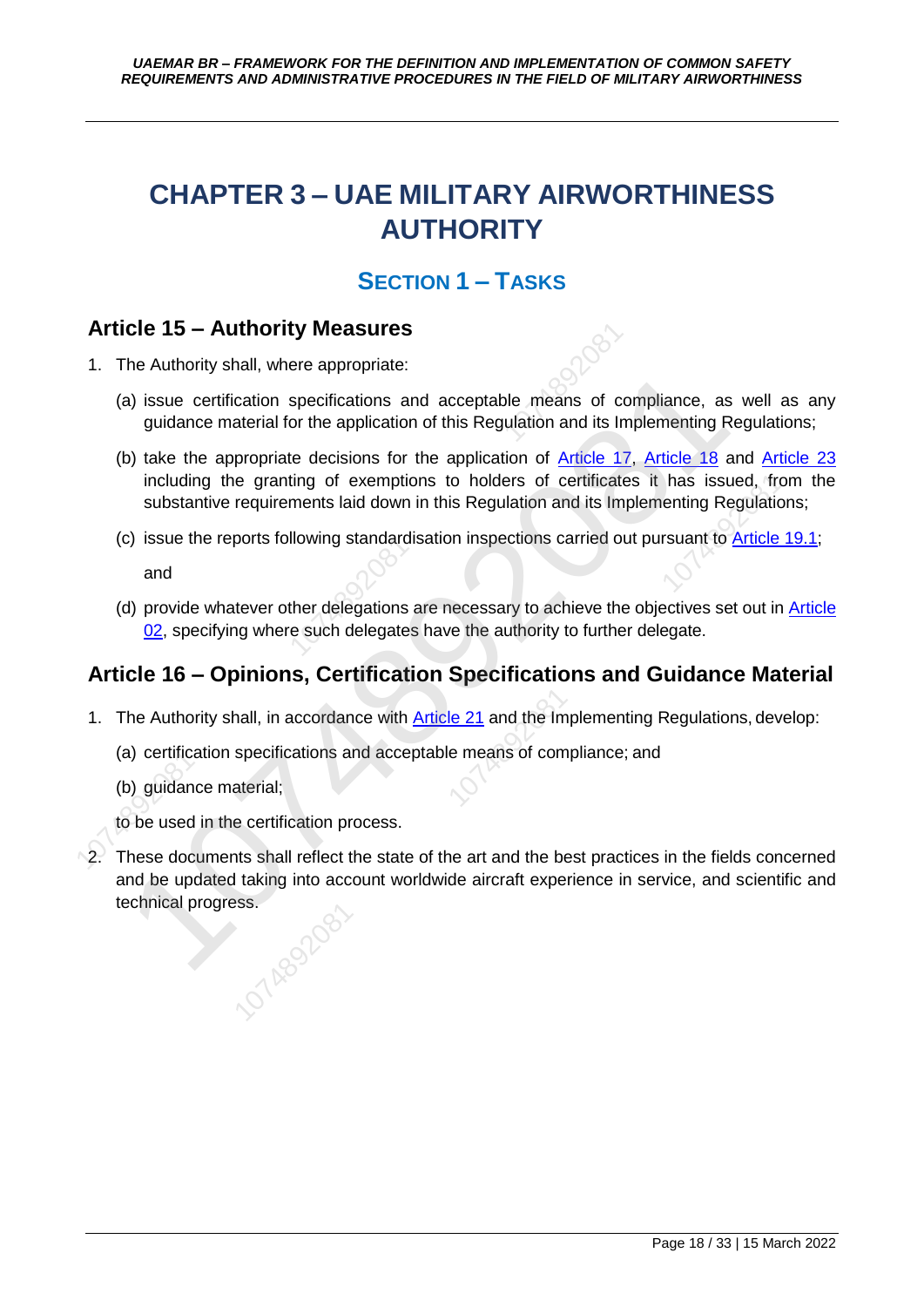#### <span id="page-18-0"></span>**Article 17 – Airworthiness and Environmental Certification**

- 1. With regard to the products, parts and appliances referred to in Article 04.1, the Authority shall carry out the functions and tasks of the state of design, manufacture or registry when related to design approval. To that end, it shall in particular:
- (a) for each product for which a type-certificate or a change to a type-certificate is requested, establish and notify the type-certification basis. That certification basis consists of the applicable airworthiness code, the provisions for which an equivalent level of safety has been accepted and the special detailed technical specifications necessary when the design features of a particular product or the experience in operation render any of the airworthiness code provisions inadequate or inappropriate to ensure conformity with essential requirements; applicable airworthiness code, the provisions for which an equiva<br>accepted and the special detailed technical specifications ne<br>features of a particular product or the experience in operation ren<br>code provisions inadequate
	- (b) for each product for which a restricted certificate of airworthiness is requested, establish and notify the specific airworthiness specifications;
	- (c) for each part or appliance for which a certificate is requested, establish and notify the detailed airworthiness specifications;
	- (d) conduct, itself or through national aviation authorities or qualified entities, investigations associated with products, parts and appliances certification;
	- (e) issue the appropriate type-certificates or associated changes;
	- (f) issue certificates for parts and appliances;
	- (g) amend, suspend or revoke the relevant certificate when the conditions according to which it was issued are no longer fulfilled or if the legal or natural person holding the certificate fails to fulfil the obligations imposed on it by this Regulation or its Implementing Regulations; is external in polarization of the explanation is the condition of the condensity of the propositions indequate or inappropriate to ensure conformity with requirements;<br>
	() for each product for which a restricted certifica ecific airworthiness specifications;<br>to rappliance for which a certificate is requested, establish and notify the is<br>specifications;<br>elf or through national aviation authorities or qualified entities, investivith<br>products,
	- (h) ensure the continuing airworthiness functions associated with the products, parts and appliances which are under its oversight occur, including reacting without undue delay to a safety problem and issuing and disseminating the applicable mandatory information;
	- (i) for aircraft for which a permit to fly is to be issued, establish airworthiness standards and procedures to comply with **Article 05.3.(a)**;
	- (j) issue permits to fly to aircraft for the purpose of certification;
	- (k) determine the registration requirements for aircraft operated by or on behalf of Military;
	- (l) maintain a register of Military registered aircraft;
	- 2. With regard to regulated organisations, the Authority shall:
		- (a) conduct, itself or through qualified entities, inspections and audits of the organisations it certifies;
		- (b) issue and renew the certificates of design, production and maintenance organisations; or
		- (c) amend, suspend or revoke the relevant organisation certificate when the conditions according to which it was issued are no longer fulfilled, or if the organisation concerned fails to fulfil the obligations imposed on it by this Regulation or its Implementing Regulations.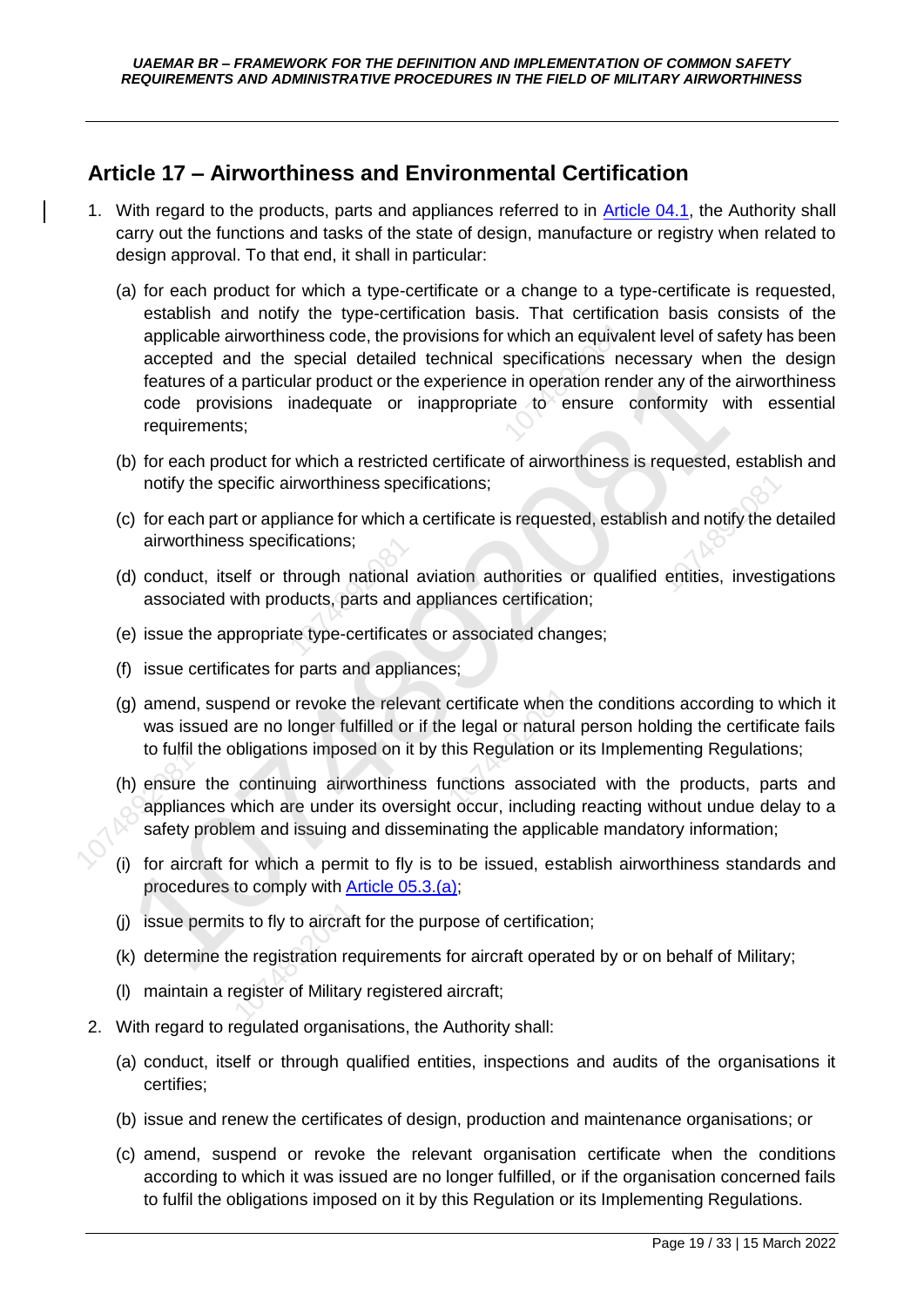#### <span id="page-19-0"></span>**Article 18 – Flight Simulation Training Devices**

- 1. With regard to the flight simulation training devices, the Authority shall:
	- (a) conduct, itself or through national aviation authorities or qualified entities, technical inspections of the devices it certifies;
	- (b) issue and renew the certificates of flight simulation training devices used by training organisations certified by the Authority; and
- (c) amend, limit, suspend or revoke the relevant certificate when the conditions according to which it was issued are no longer fulfilled, or if the legal or natural person holding the certificate fails to fulfil the obligations imposed on it by this Regulation or its Implementing Regulations. organisations centried by the Autiomy, and<br>
(c) amend, limit, suspend or revoke the relevant certificate when<br>
which it was issued are no longer fulfilled, or if the legal or<br>
certificate fails to fulfil the obligations im

#### <span id="page-19-1"></span>**Article 19 – Monitoring the Application of the Rules**

- 1. The Authority shall conduct standardisation inspections in the fields covered by Article 01.1, in order to monitor the application of this Regulation and of its Implementing Regulations.
- 2. The Authority shall conduct investigations of undertakings to monitor the application of this Regulation and its Implementing Regulations.
- 3. The Authority shall assess the impact of the implementation of this Regulation and its Implementing Regulations, having regard to the objectives set out in **Article 02**.
- 4. The working methods of the Authority for conducting the tasks referred to in paragraph 1 to paragraph 3 inclusive shall take into account the principles laid down in Article 21 andArticle 22.

## <span id="page-19-2"></span>**Article 20 – International Relations**

- 1. The Authority shall assist regulated organisations in their relations with other countries. It shall, in particular, assist in the harmonising of rules and mutual recognition regarding approvals attesting the satisfactory application of rules. which it was issued are no longer fulfilled, or if the legal or natural person in certificate falls to fulfil the obligations imposed on it by this Regulation or its Imperations.<br>
Regulations.<br>
The Authority shall conduct **CONTROLLATE STATE AND THE CONTROLLATE STATE OF A CONSERVATION CONSERVATION**<br>
The application of this Regulation and of its Implementing Regulations.<br>
Shall conduct investigations of undertakings to monitor the application
- 2. The Authority may cooperate with the aeronautical authorities of other countries and the international organisations competent in matters covered by this Regulation in the framework of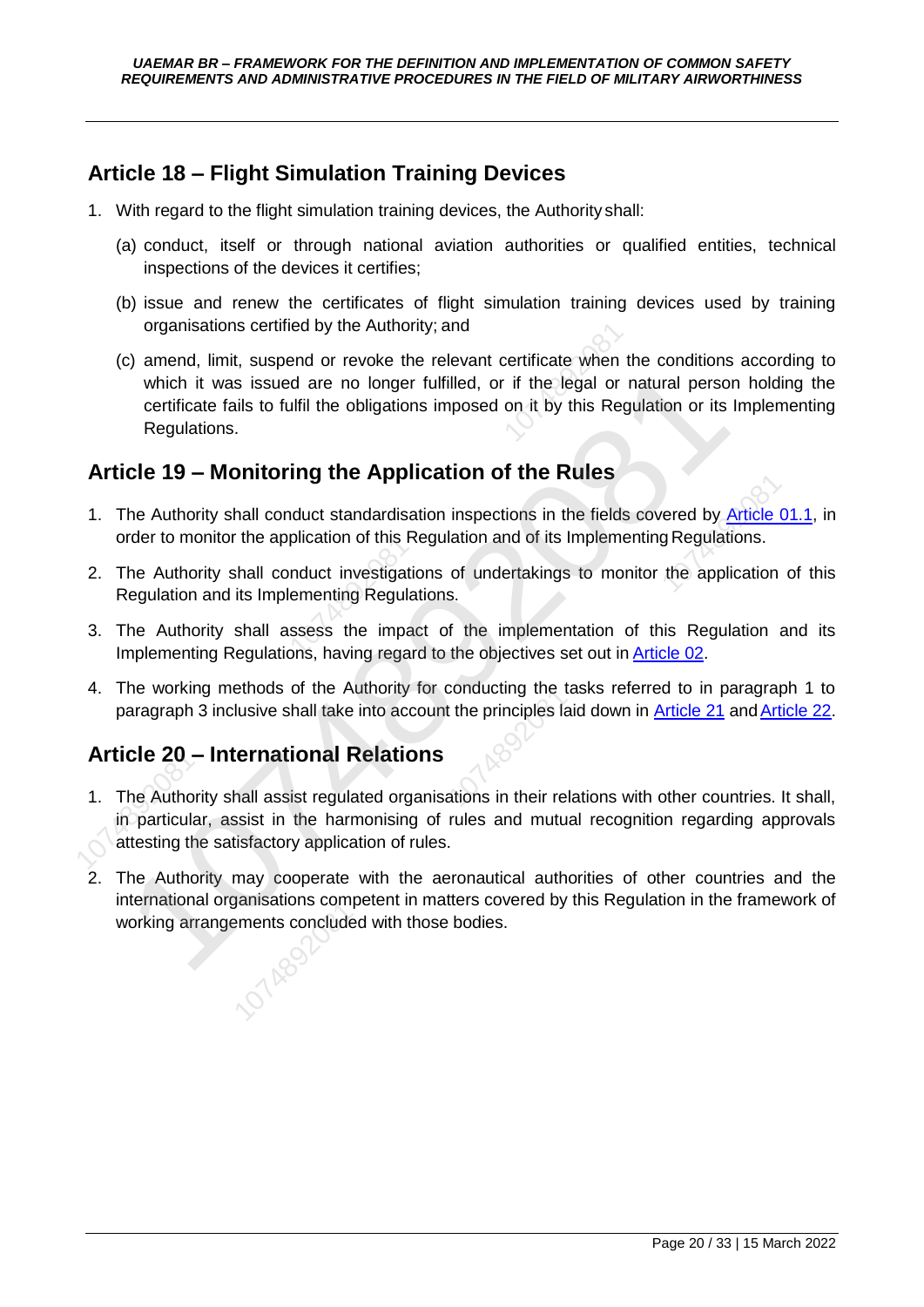## **SECTION 2 – INTERNAL STRUCTURE**

<span id="page-20-0"></span>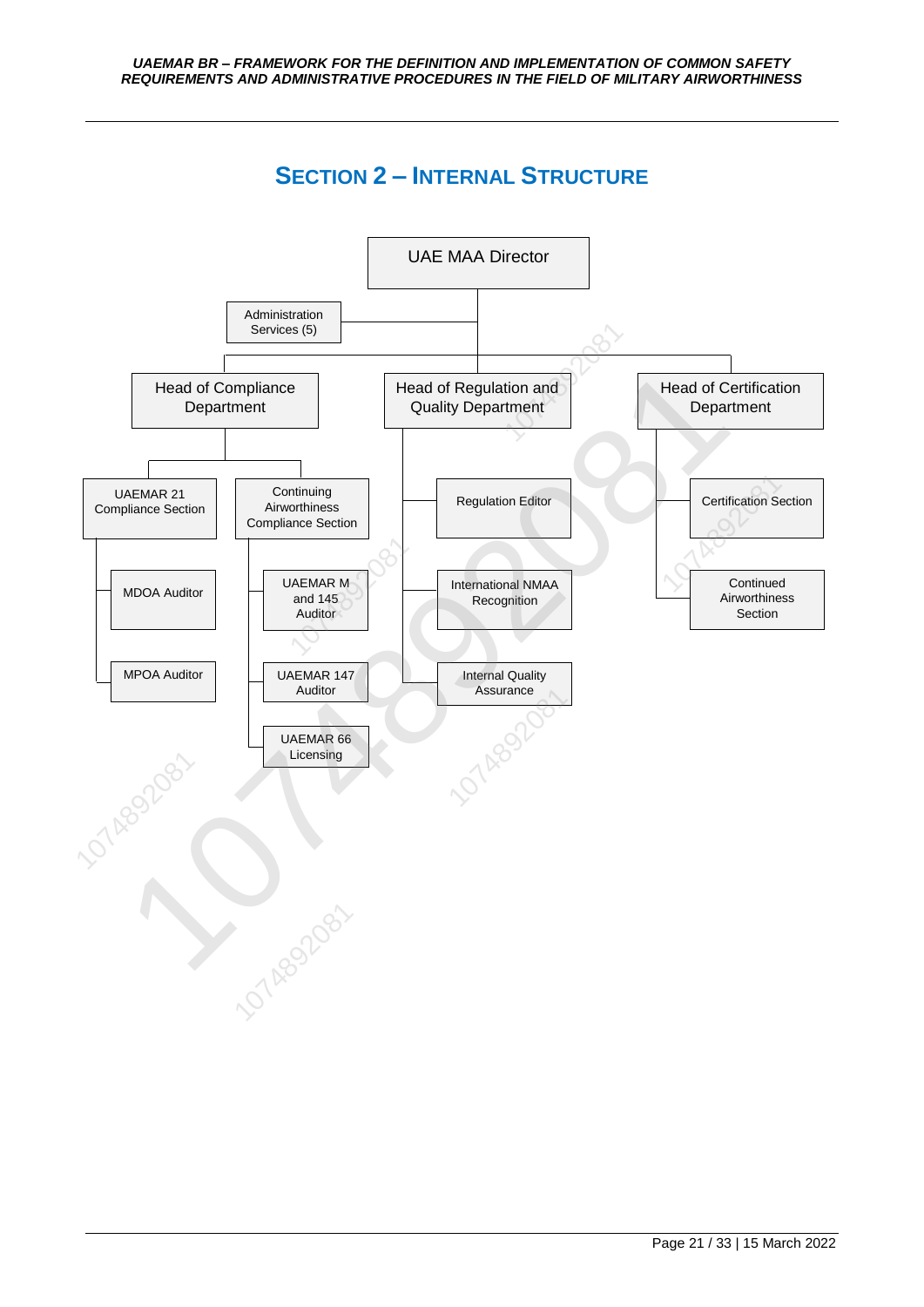## **SECTION 3 – WORKING METHODS**

#### <span id="page-21-1"></span><span id="page-21-0"></span>**Article 21 – Procedures for the Development of Opinions, Certification Specifications and Guidance Material**

1. The Authority shall establish transparent procedures for issuing opinions, certification specifications, acceptable means of compliance and guidance material referred to in Article 15.

Those procedures shall:

- (a) draw on expertise available in the regulated organisations;
- (b) whenever necessary, involve appropriate experts from relevant interested parties; and
- (c) ensure that the Authority publishes documents and consults widely with interested parties, according to a timetable and a procedure which includes an obligation on the Authority to make a written response to the consultation process.
- 2. When the Authority, pursuant to **Article 16**, develops opinions, certification specifications, acceptable means of compliance and guidance material to be applied by regulated organisations, it shall establish a procedure for consulting the regulated organisations. To this effect, it may create a working group in which each regulated organisation is entitled to designate an expert. I) enter the Authority publishes documents and consider the product of the antifaction of the antifact at the antifact at the antifact at the antifact at the antifact at the antifact at the antifact at  $\frac{1}{2}$  and  $\frac{1}{$ Those procedures shall:<br>
(a) draw on expertise available in the regulated organisations;<br>
(b) whenever necessary, involve appropriate experts from relevant in<br>
(c) ensure that the Authority publishes documents and consult For inspective the consultation process.<br>
Then response to the consultation process.<br>
In response to the consultation process.<br>
In a procedure for consulting the regulated organisations. To this effect,<br>
In a procedure for
	- 3. Special procedures shall be established to address immediate action to be taken by the Authority to react to a safety problem and to inform the relevant interested parties of the action they are to take.

#### <span id="page-21-2"></span>**Article 22 – Procedures for Taking Decisions**

- 1. The Authority shall establish transparent procedures for taking individual decisions as provided for in Article 15.1.(b). Those procedures shall:
	- (a) ensure the hearing of the natural or legal person to be addressed in the decision and of any other party with a direct and individual concern;
	- (b) provide for notification of the decision to natural or legal persons and for its publication; and
	- (c) ensure that the decision contains reasons.
- 2. The Authority shall establish procedures specifying the conditions under which decisions are notified taking into account the appeal procedure.
- 3. Special procedures shall be established to address immediate action to be taken by the Authority to react to a safety problem and to inform the relevant interested parties of the action they are to take.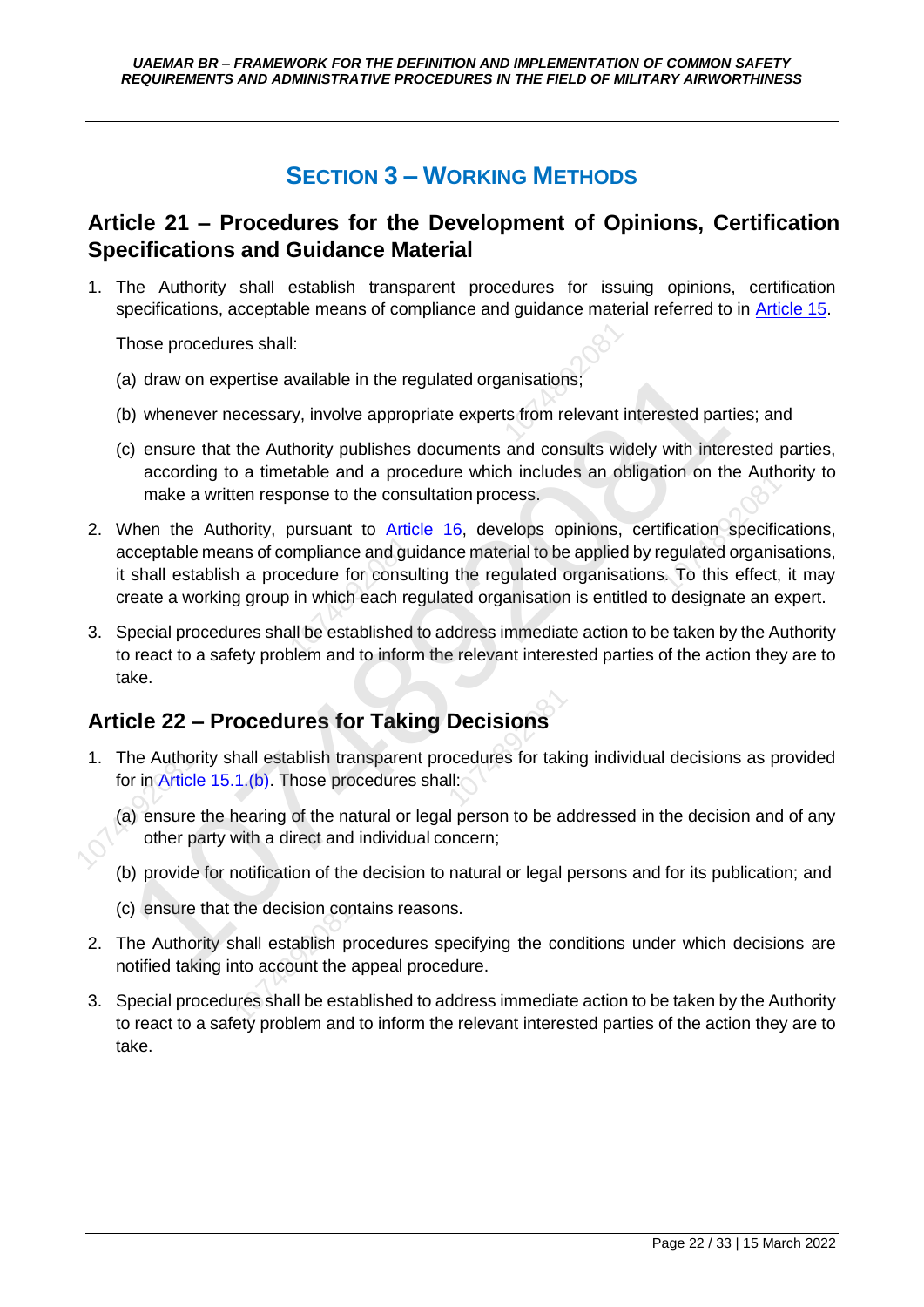#### <span id="page-22-0"></span>**Article 23 – Investigation of Undertakings**

- 1. The Authority may itself conduct or assign to qualified entities all necessary investigations of undertakings in accordance with, Article 17, Article 18 and Article 19.2. To that end, the persons authorised under this Regulation are empowered:
	- (a) to examine the relevant records, data, procedures and any other material relevant to the execution of the tasks of the Authority;
	- (b) to take copies of or extracts from such records, data, procedures and other material;
	- (c) to ask for an oral explanation on site;
	- (d) to enter relevant premises, lands or means of transport of undertakings; and
	- (e) to conduct inspections of aircraft.
- 2. The persons authorised for the purpose of the investigations referred to in paragraph 1 shall exercise their powers upon production of an authorisation in writing specifying the subject matter and purpose of the investigation.

## <span id="page-22-1"></span>**Article 24 – Evaluation**

- 1. Within 5 years from the date of implementation or if required the Authority shall commission an evaluation on the implementation of this Regulation.
- 2. The evaluation shall examine how effectively the Authority is fulfilling its mission. It shall also assess the impact of this Regulation, the Authority and its working practices in establishing a credible and defensible level of military aviation safety performance. The evaluation shall take into account the views of stakeholders. (c) to ask for an oral explanation on site;<br>
(d) to enter relevant premises, lands or means of transport of undertakings; and<br>
(e) to conduct inspections of aircraft.<br>
The persons authorised for the purpose of the investi 109 to take copies of or extracts from such records, data, procedures<br>
1076 to ask for an oral explanation on site;<br>
1079 to enter relevant premises, lands or means of transport of undert<br>
1079 to conduct inspections of a whorised for the purpose of the investigations referred to in paragraph<br>wers upon production of an authorisation in writing specifying the subject<br>the investigation.<br> **Constant in the constant of the constant of the consta** 
	- 3. The Authority shall receive the findings of the evaluation and issue recommendations regarding changes to this Regulation, the Authority and its working practices. An action plan with a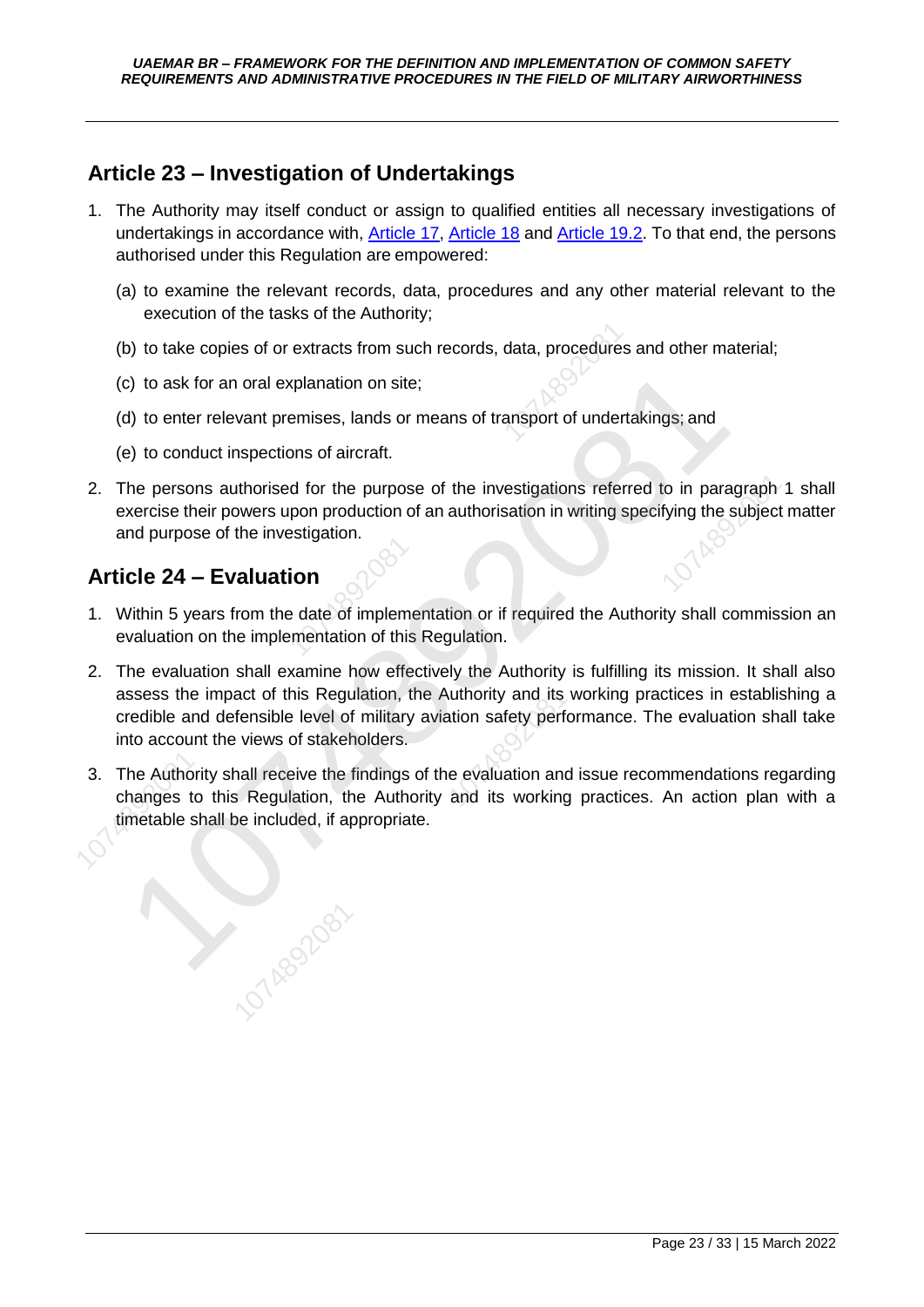## **SECTION 4 – FINANCIAL REQUIREMENTS**

#### <span id="page-23-1"></span><span id="page-23-0"></span>**Article 25 – Fees and Charges**

- 1. The Authority shall establish mechanisms to levy on users of the system appropriate fees and charges, which shall be proportionate to the workload required for the requested activity.
- 2. Fees and charges shall be levied for:
	- (a) the issuing and renewal of certificates, as well as the related continuing oversight functions;
	- (b) the provision of services; they shall reflect the actual cost of each individual provision;
	- (c) the processing of appeals.
- 3. The amount of the fees and charges shall be fixed at such a level as to ensure that the revenue (b) the provision of services; they shall reflect the actual cost of each individual provision<br>
(c) the processing of appeals.<br>
The amount of the fees and charges shall be fixed at such a level as to ensure that the<br>
in r (a) the issuing and renewal of certificates, as well as the related con<br>
(b) the provision of services; they shall reflect the actual cost of each<br>
(c) the processing of appeals.<br>
3. The amount of the fees and charges sha 1074892082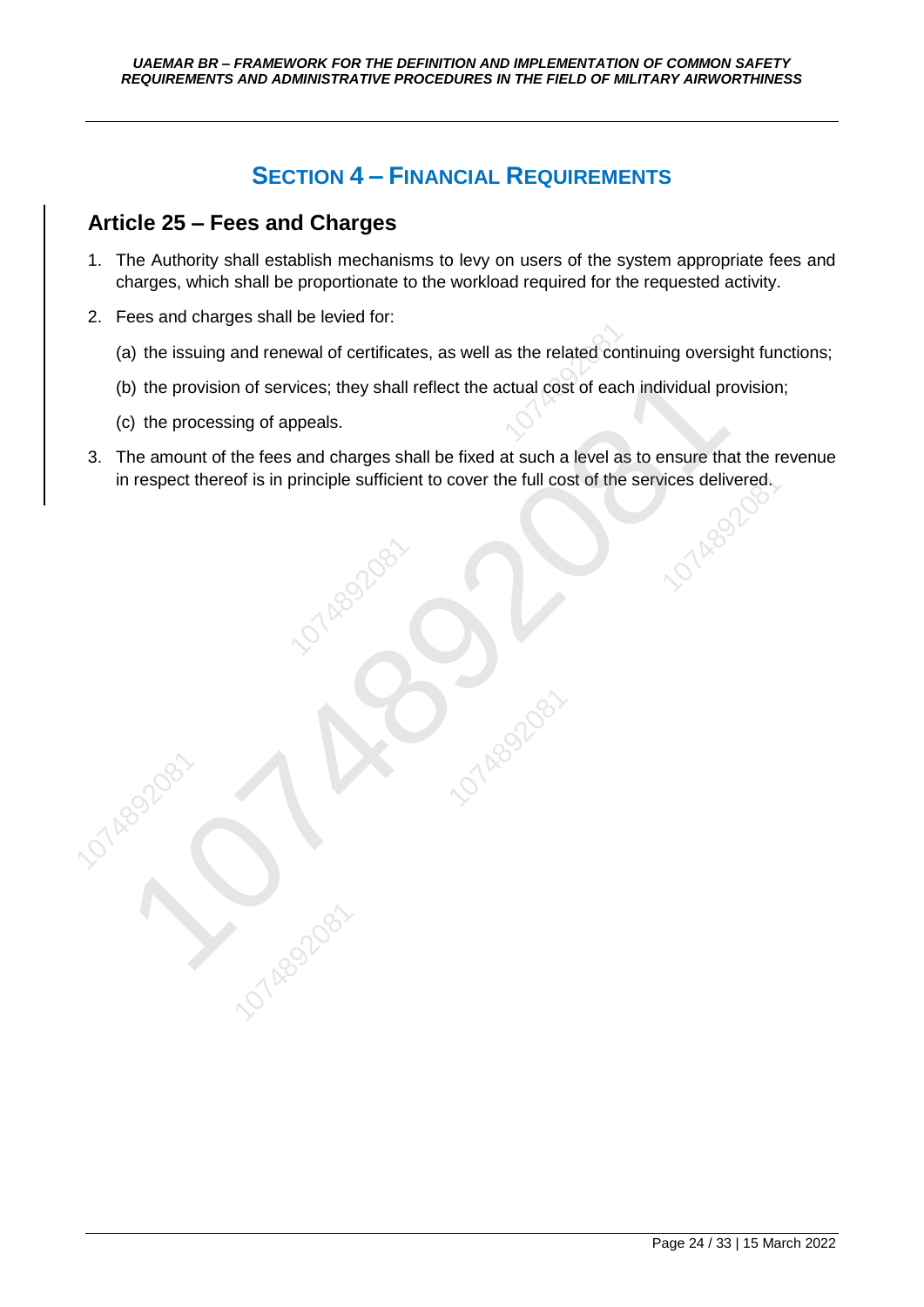## **ANNEXES**

#### <span id="page-24-1"></span><span id="page-24-0"></span>**Article 05.1 Annex A – Essential requirements for Airworthiness**

- *1. Product integrity. Product integrity must be assured for all anticipated flight conditions and ground operations for the operational life of the aircraft. Compliance with all requirements must be shown by assessment or analysis, supported, where necessary, by tests.*
	- (a) **Structures and materials.** The integrity of the structure must be ensured throughout, and by a defined margin beyond, the operational envelope for the aircraft, including its propulsion system, and maintained for the operational life of the aircraft.
		- i. All parts of the aircraft, the failure of which could reduce the structural integrity, must comply with the following conditions without detrimental deformation or failure. This includes all items of significant mass and their means of restraint.
- a. All combinations of load reasonably expected to occur within, and by a defined margin beyond, the weights, centre of gravity range, operational envelope and life of the aircraft must be considered. This includes loads due to gusts, manoeuvres, pressurisation, movable surfaces, control and use of armaments and propulsion systems both in flight and on the ground. system, and maintained for the operational life of the aircraft.<br>
i. All parts of the aircraft, the failure of which could reduce the structural inter-<br>
comply with the following conditions without detrimental deformation (a) **Structures and materials**. The integrity of the structure must the by a defined margin beyond, the operational life of the aircraft.<br>
i. All parts of the aircraft, the failure of which could reduce the comply with the ombinations of load reasonably expected to occur within, and by a defined<br>ond, the weights, centre of gravity range, operational envelope and life<br>aft must be considered. This includes loads due to gusts, mano<br>surisation,
	- b. Where applicable to the product, consideration must be given to the loads and likely failures induced by emergency landings either on land or water.
	- c. Dynamic effects must be covered in the structural response to these loads.
	- ii. The aircraft must be free from any aero-elastic instability and excessive vibration.
	- iii. The manufacturing processes and materials used in the construction of the aircraft must result in known and reproducible structural properties. Any changes in material performance related to the operational environment must be accounted for.
	- iv. The effects of cyclic loading, environmental degradation, accidental and discrete source damage must not reduce the structural integrity below an acceptable residual strength level. All necessary instructions for ensuring continued airworthiness in this regard must be promulgated.
	- (b) **Propulsion.** The integrity of the propulsion system, (i.e. engine and, where appropriate, propeller) must be demonstrated throughout, and by a defined margin beyond, the operational envelope of the propulsion system and must be maintained for the operational life of the propulsion system.
		- i. The propulsion system must produce, within its stated limits, the thrust or power demanded of it at all required flight conditions, taking into account environmental effects and conditions.
		- ii. The fabrication process and materials used in the construction of the propulsion system must result in known and reproducible structural behaviour. Any changes in material performance related to the operational environment must be accounted for.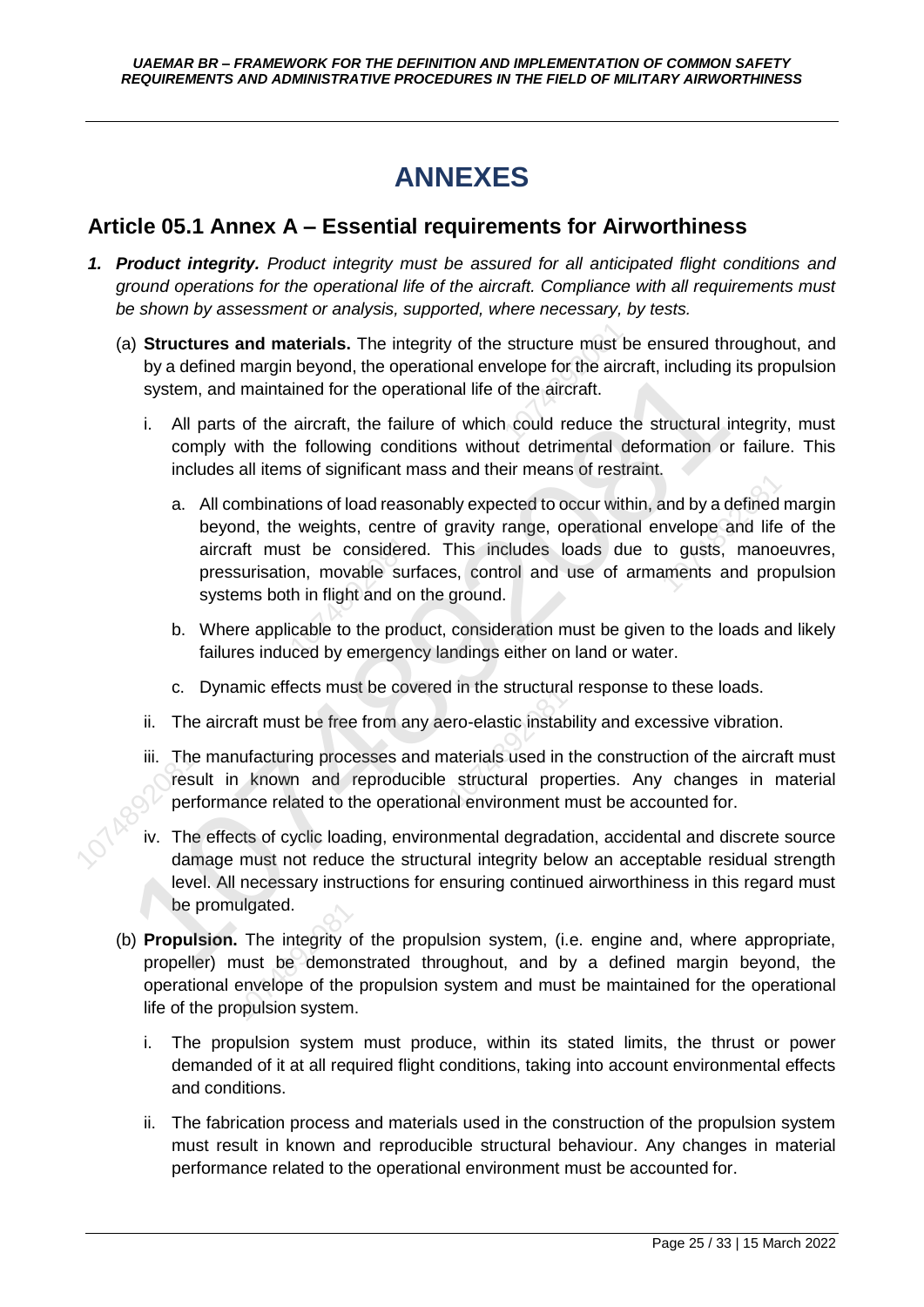- iii. The effects of cyclic loading, environmental and operational degradation and likely subsequent part failures must not reduce the integrity of the propulsion system below acceptable levels. All necessary instructions for ensuring continued airworthiness in this regard must be promulgated.
- iv. All necessary instructions, information and requirements for the safe and correct interface between the propulsion system and the aircraft must be promulgated.

#### (c) **Systems and equipment.**

- i. The aircraft must not have design features or details that experience has shown to be hazardous.
- ii. The aircraft, with those systems, equipment and appliances required for military typecertification, or by operating rules, must function as intended under any foreseeable operating conditions, throughout, and by a defined margin beyond, the operational envelope of the aircraft, taking due account of the system, equipment or appliance operating environment. Other systems, equipment and appliances not required for certification, or by operating rules, whether functioning properly or improperly, must not reduce safety and must not adversely affect the proper functioning of any other system, equipment or appliance. Systems, equipment and appliances must be operable without needing exceptional skill or strength.
- iii. The aircraft systems, equipment and associated appliances, including the control station, its data links etc. for the unmanned aircraft systems, considered separately and in relation to each other, must be designed such that any catastrophic failure condition does not result from a single failure not shown to be extremely improbable. An inverse relationship must exist between the probability of a failure condition and the severity of its effect on the aircraft, crew, ground-crew, passengers (where relevant), other airspace users or other third parties. Due allowance must be made for the size and broad configuration of the aircraft (including specific military systems and operations) and that this may prevent this single failure criterion from being met for some parts and some systems on helicopters, small and single engine aeroplanes and unmanned aircraft systems. nazardous.<br>
ii. The aircraft, with those systems, equipment and appliances required for mil<br>
certification, or by operating rules, must function as intended under any for<br>
certification, or by operating rules, must functio 1074892081 11 The aircraft must not have design features or details that existency<br>
in The aircraft, with those systems, equipment and appliances<br>
certification, or by operating rules, must function as intereor<br>
operating e of the aircraft, taking due account of the system, equipment or approximent. Other systems, equipment and appliances not required information providing profesor or required in and providing trues, and the systems and req
	- iv. Information needed for the safe conduct of the flight and information concerning unsafe conditions must be provided to the crew, or maintenance personnel, as appropriate, in a clear, consistent and unambiguous manner. Systems, equipment and controls, including signs and announcements must be designed and located to minimise errors which could contribute to the creation of hazards.
	- v. Design precautions must be taken to minimise the hazards to the aircraft, crew, groundcrew, passengers (where relevant), other airspace users or other third parties from reasonably probable threats, both inside and external to the aircraft, including protecting against the possibility of a significant failure in, or disruption of, any aircraft appliance.

#### (d) **Continuing airworthiness.**

i. Instructions for continuing airworthiness must be established to ensure that the aircraft military type certification airworthiness standard is maintained throughout the operational life of the aircraft.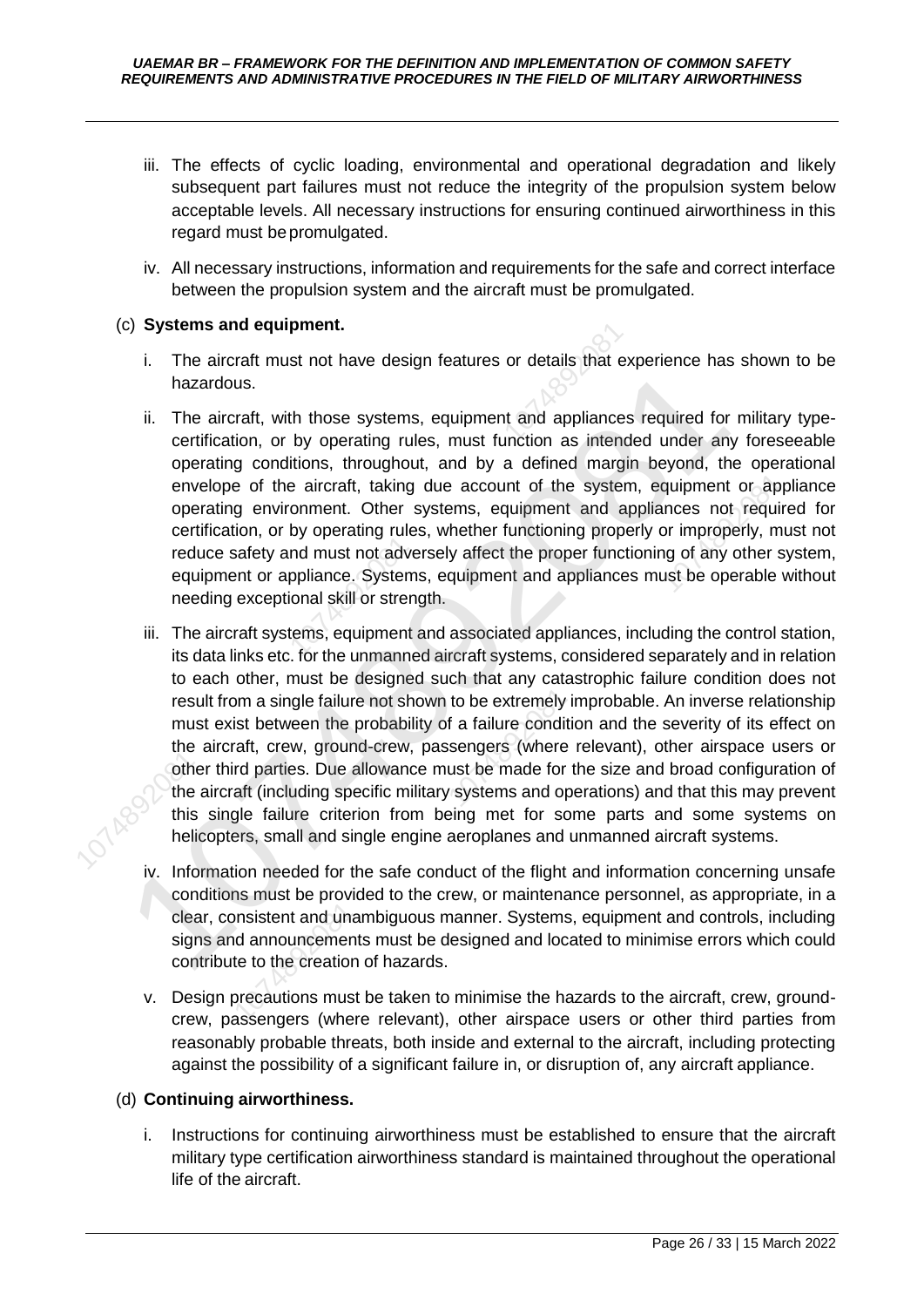- ii. Means must be provided to allow inspection, adjustment, lubrication, removal or replacement of parts and appliances as necessary for continuing airworthiness.
- iii. The instructions for continuing airworthiness must be in a format appropriate for the quantity of data to be provided, e.g. paper or electronic. The instructions must cover maintenance and repair instructions, servicing information, troubleshooting and inspection procedures, including necessary parts, tools and calibration data.
- iv. The instructions for continuing airworthiness must contain airworthiness limitations that set forth each mandatory replacement time, inspection interval and related inspection procedure.

#### *2. Airworthiness aspects of product operation*

- (a) The following must be shown to have been addressed to ensure a credible and defensible level of military aviation safety for those on-board or on the ground during the operation of the product:
	- i. The kinds of operation for which the aircraft is approved must be established and limitations and information necessary for safe operation, including environmental limitations and performance, must be established.
- ii. The aircraft must be safely controllable and manoeuvrable under all anticipated operating conditions and where applicable, up to the point where the in-flight emergency escape system is activated or in the case of a UAS the activation of the recovery system. Due account must be taken of pilot strength, flight deck environment, aircrew workload and other human-factor considerations and of the phase of flight and its duration. diverthiness aspects of product operation<br>
1) The following must be shown to have been addressed to ensure a credible and<br>
1) The following must be shown to have been addressed to ensure a credible and<br>
1) The kinds of ope 1011 In a listuations and **continuity** and **a** set for the ach mandatory replacement time, inspection interprocedure.<br>
2. **Airworthiness aspects of product operation**<br>
(a) The following must be shown to have been addressed ds of operation for which the aircraft is approved must be establish<br>
Ins and information, necessary for safe operation, including enviror<br>
Ins and performance, must be established.<br>
Instant must be safely controllable and
	- iii. It must be possible to make smooth transition(s) from one flight phase to another without requiring exceptional piloting skill, alertness, strength or workload under any probable operating condition.
	- iv. The aircraft must have handling qualities that ensure the demands made on the pilot are not excessive taking into account the phase of flight and its duration.
	- v. Procedures for normal operations, failure and emergency conditions must be established.
	- vi. Warnings, or other deterrents intended to prevent exceeding the normal flight envelope, must be provided, as appropriate to type.
	- vii. The characteristics of the aircraft and its systems must allow a safe return from extremes of the flight envelope that may be encountered.
	- (b) The operating limitations and other information necessary for safe operation must be made available to the crew members.
	- (c) Product operations must be protected from hazards resulting from adverse external and internal conditions, including environmental conditions.
		- i. In particular, no unsafe condition must occur from exposure to phenomena such as, but not limited to, adverse weather, lightning, bird strike, high frequency radiated fields, ozone, use of armaments (hot gas ingestion, debris etc.), etc., reasonably expected to occur during product operation.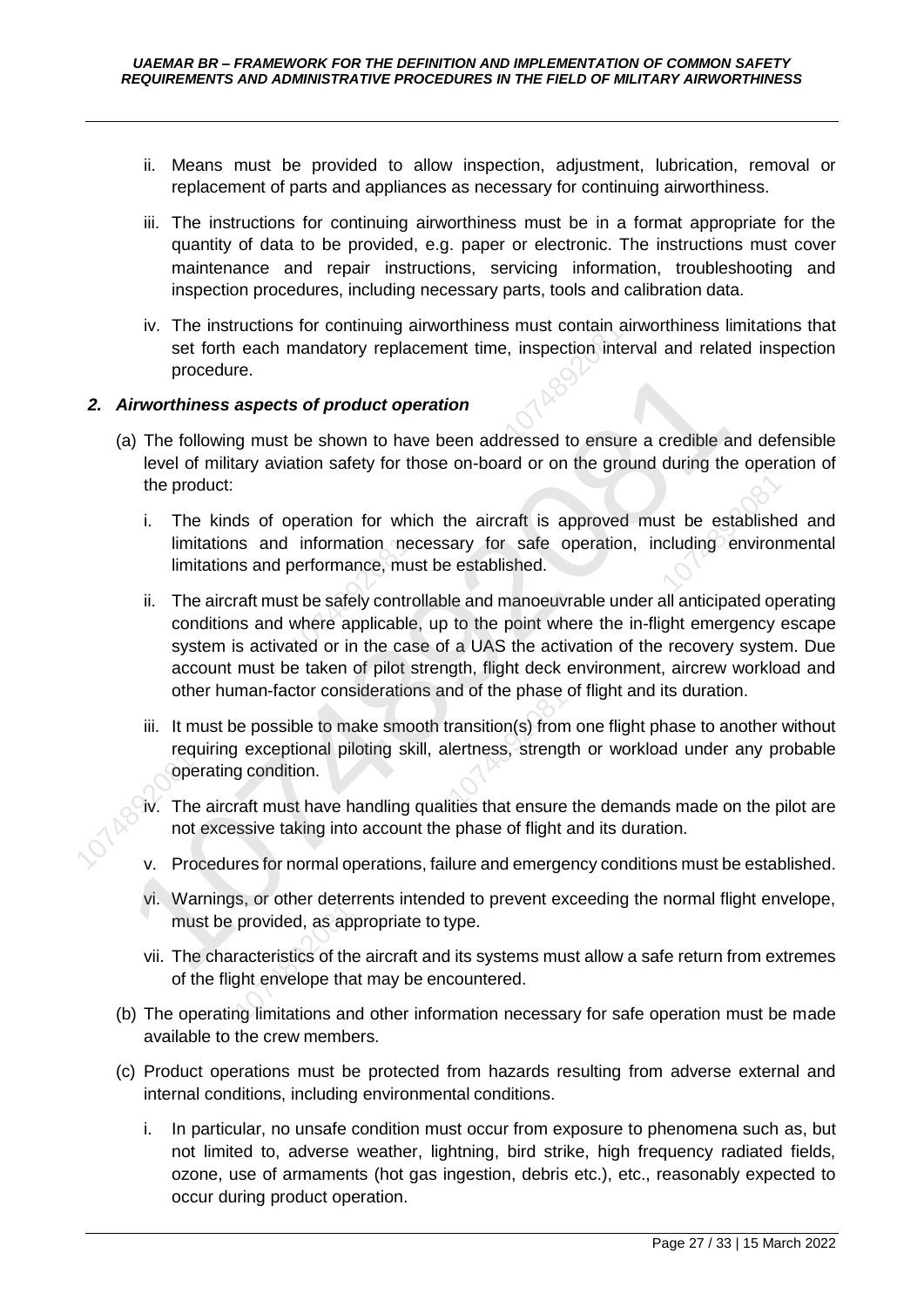- ii. Where applicable, cabin compartments must provide passengers with suitable transport conditions and adequate protection from any expected hazard arising in flight operations or resulting in emergency situations, including fire, smoke, toxic gases and rapid decompression hazards. Provisions must be made to give occupants every reasonable chance of avoiding serious injury and quickly evacuating the aircraft and to protect them from the effect of the deceleration forces in the event of an emergency landing on land or water. Clear and unambiguous signs or announcements must be provided, as necessary, to instruct occupants in appropriate safe behaviour and the location and correct use of safety equipment. Required safety equipment must be readily accessible.
- iii. Crew compartments must be arranged in order to facilitate flight operations, including means providing situational awareness, and management of any expected situation and emergencies. The environment of crew compartments must not jeopardise the crew's ability to perform their tasks and its design must be such as to avoid interference during operation and misuse of the controls. The constraints must be arrangement of the same of valuation and the constraints in the case of maintenact many the predicts.<br>
The ensus providing situational awareness, and management of any expected site<br>
ensure presence 10 matrix couplains in republing cance bureaus in the management. Required safety equipment must be readily<br>
11. Crew compartments must be arranged in order to facilitate<br>
means providing situational awareness, and managem
	- *3. Organisations (including natural persons undertaking design, manufacture or continuing airworthiness activities)*
		- (a) Organisation approvals must be issued when the following conditions are met:
			- i. The organisation must have all the means necessary for the scope of work. These means comprise, but are not limited to, the following: facilities, personnel, equipment, tools and material, documentation of tasks, responsibilities and procedures, access to relevant data and record keeping.
			- ii. The organisation must implement and maintain a management system to ensure compliance with these essential requirements for airworthiness, and aim for continuous improvement of this system.
			- iii. The organisation must establish arrangements with other relevant organisations, as necessary, to ensure continuing compliance with these essential requirements for airworthiness.
- iv. The organisation must establish an occurrence reporting and/or handling system, which must be used by the management system under sub- paragraph 3.(a).ii and the arrangements under paragraph 3.(a).iii, in order to contribute to the aim of continuous improvement of the safety of products. (including natural persons undertaking design, manufacture or conditivities)<br>(including natural persons undertaking design, manufacture or conditivities)<br>approvals must have all the means necessary for the scope of work. T
	- (b) In the case of maintenance training organisations, the conditions under sub-paragraphs 3.(a).iii and 3.(a).iv do not apply.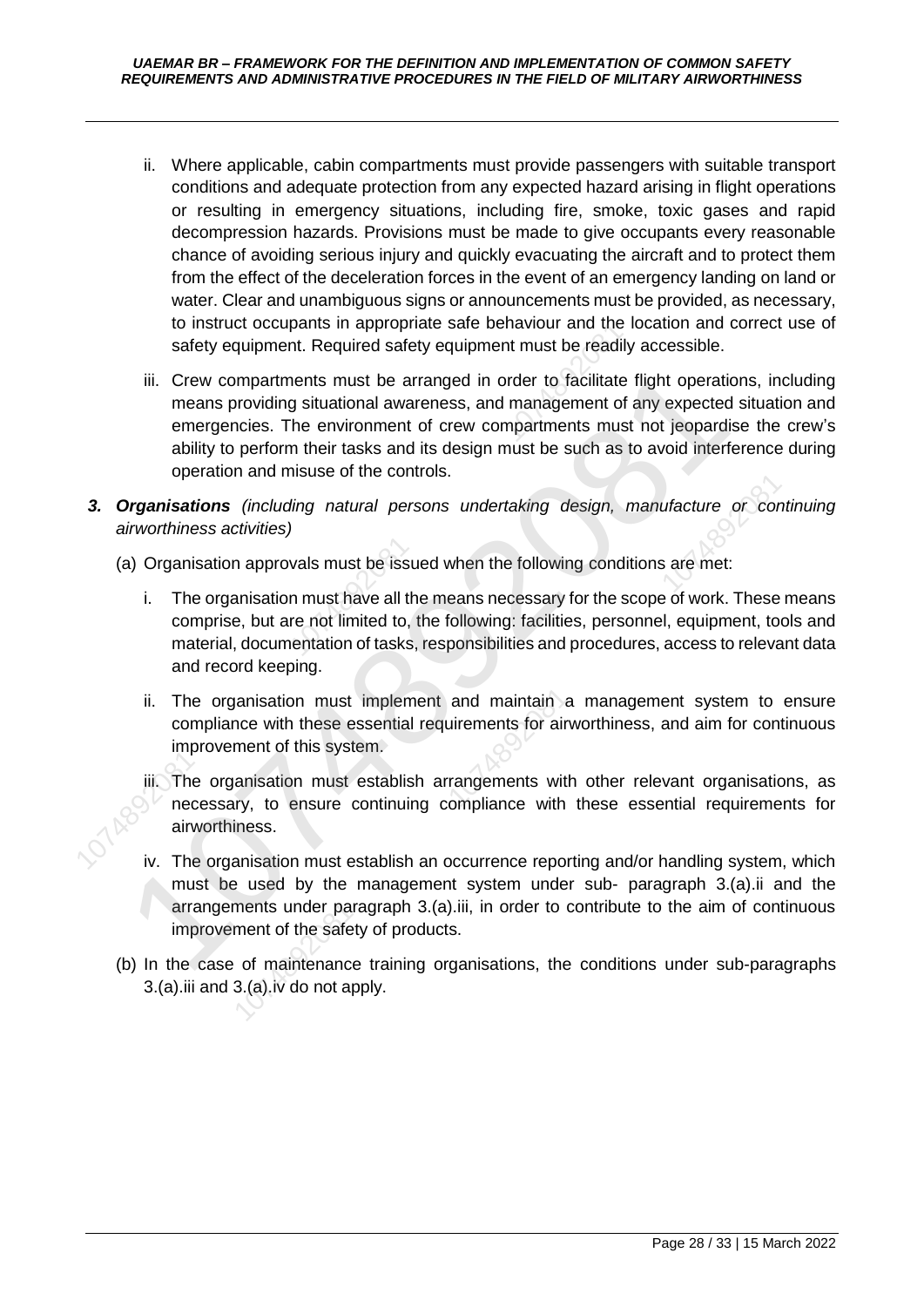#### <span id="page-28-0"></span>**Article 10.1 Annex A – Criteria for Qualified Entities referred to in Article 10 ('qualified entity' or 'entity')**

- 1. The entity, its Director and the staff responsible for carrying out the checks, may not become involved, either directly or as authorised representatives, in the design, manufacture, marketing or maintenance of the products, parts, appliances, constituents or systems or in their operations, service provision or use. This does not exclude the possibility of an exchange of technical information between the involved organisations and the qualified entity.
- 2. The entity and the staff responsible for the certification tasks must carry out their duties with the greatest possible professional integrity and the greatest possible technical competence and must be free of any pressure and incentive, in particular of a financial type, which could affect their judgment or the results of their investigations, in particular from persons or groups of persons affected by the results of the certification tasks. greatest possible professional integrity and the greatest possible technical competence of eny pressure and incentive, in particular of a financial type, which could grament or the results of their investigations, in parti 20 Information between the involved organisations and the qualitied ent<br>
20 The entity and the staff responsible for the certification tasks must ca<br>
20 greatest possible professional integrity and the greatest possible te
	- 3. The entity must employ staff and possess the means required to perform adequately the technical and administrative tasks linked with the certification process; it should also have access to the equipment needed for exceptional checks. It employ staff and possess the means required to perform adequate ministrative tasks linked with the certification process; it should also have the needed for exceptional checks.<br>
	sible for investigation must have:<br>
	sicia
	- 4. The staff responsible for investigation must have:
		- (a) sound technical and vocational training,
		- (b) satisfactory knowledge of the requirements of the certification tasks they carry out and adequate experience of such processes, and
		- (c) the ability required to draw up the declarations, records and reports to demonstrate that the investigations have been carried out.
	- 5. The impartiality of the investigation staff must be guaranteed. Their remuneration must not depend on the number of investigations carried out or on the results of such investigations.
	- 6. Commercial entities must take out liability insurance.
- 7. The staff of the entity must observe professional secrecy with regard to all information acquired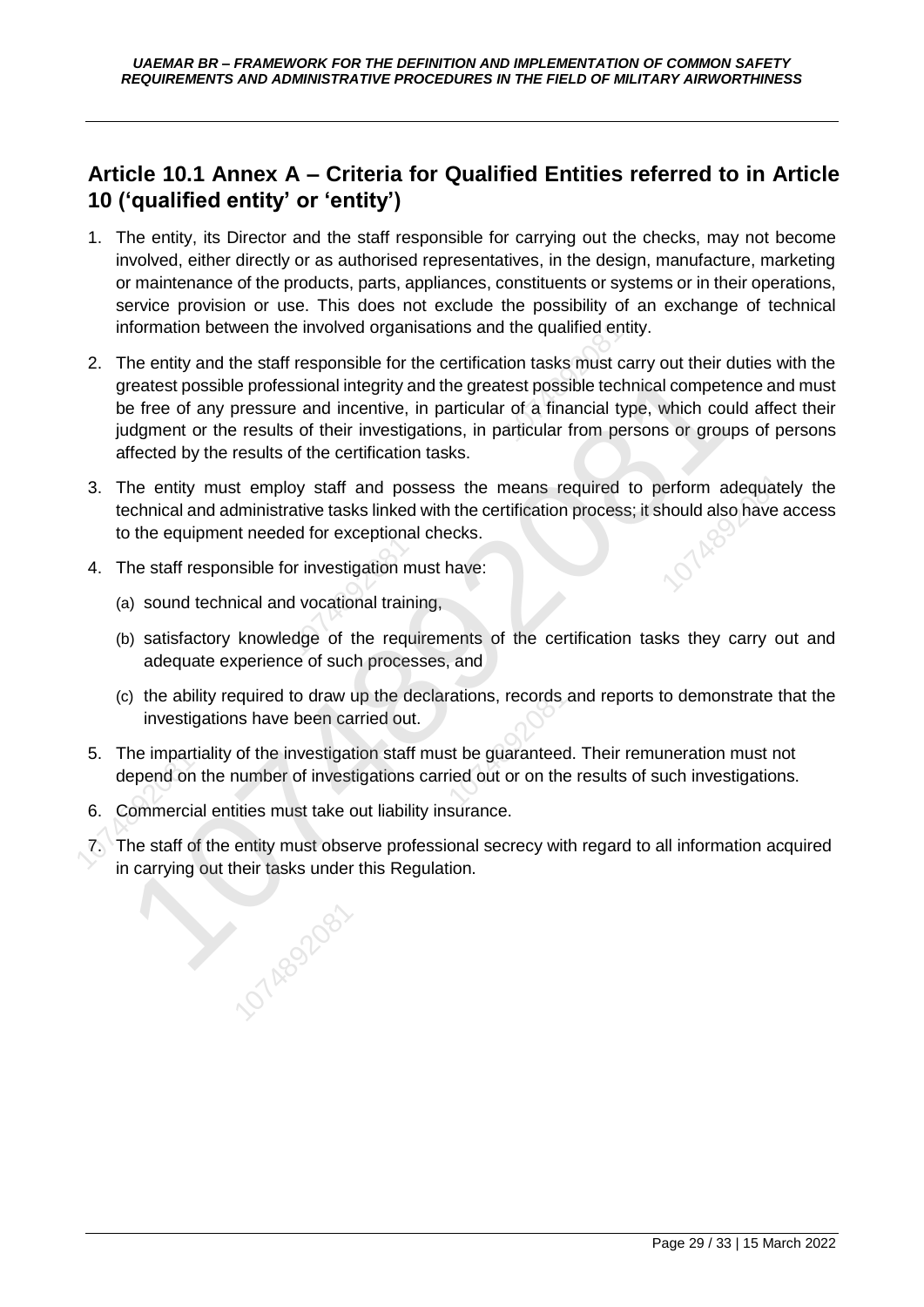# **CROSS-REFERENCE MATRIX**

<span id="page-29-0"></span>

| <b>UAE Military Aviation Basic Regulation dated</b><br>15.09.2020            | Regulation (EC) No 216/2008 of the European<br>Parliament and of the Council dated 26.01.2016 |
|------------------------------------------------------------------------------|-----------------------------------------------------------------------------------------------|
| Article 01 - Scope                                                           | Article 01 - Scope                                                                            |
| Article 02 - Objectives                                                      | Article 02 - Objectives                                                                       |
| Article 03 - Definitions                                                     | Article 03 - Definitions                                                                      |
| Article 04 - Basic Principles and Applicability                              | Article 04 - Basic Principles and Applicability                                               |
| Article 05 - Airworthiness                                                   | Article 05 - Airworthiness                                                                    |
| Article 06 - Essential Requirements for                                      | Article 06 - Essential Requirements for                                                       |
| <b>Environmental Protection</b>                                              | <b>Environmental Protection</b>                                                               |
| Article 07 - Oversight and Enforcement                                       | Article 10 - Oversight and Enforcement                                                        |
| Article 08 - Recognition of Certificates                                     | Article 11 - Recognition of Certificates                                                      |
| Article 09 - Acceptance of Third-Country<br>Certification                    | Article 12 - Acceptance of Third-Country<br>Certification                                     |
| Article 10 - Qualified Entities                                              | Article 13 - Qualified Entities                                                               |
|                                                                              |                                                                                               |
| Article 11 - Flexibility Provisions                                          | Article 14 - Flexibility Provisions                                                           |
| Article 12 - Information Network                                             | Article 15 - Information Network                                                              |
| Article 13 – Protection of the Source of Information                         | Article 16 – Protection of the Source of Information                                          |
| Article 14 - Safety Management Systems                                       |                                                                                               |
| Article 15 - Authority Measures                                              | Article 18 - Authority Measures                                                               |
| Article 16 - Opinions, Certification Specifications<br>and Guidance Material | Article 19 - Opinions, Certification Specifications<br>and Guidance Material                  |
| Article 17 - Airworthiness and Environmental<br>Certification                | Article 20 - Airworthiness and Environmental<br>Certification                                 |
| Article 18 - Flight Simulation Training Devices                              | Article 21 - Pilot Certification                                                              |
| Article 19 - Monitoring the Application of the Rules                         | Article 24 - Monitoring the Application of the Rules                                          |
| Article 20 - International Relations                                         | Article 27 - International Relations                                                          |
| Article 21 - Procedures for the Development of                               | Article 52 - Procedures for the Development of                                                |
| Opinions, Certification Specifications and Guidance                          | Opinions, Certification Specifications and Guidance                                           |
| Material                                                                     | Material                                                                                      |
| Article 22 - Procedures for Taking Decisions                                 | Article 53 - Procedures for Taking Decisions                                                  |
| Article 23 - Investigation of Undertakings                                   | Article 55 - Investigation of Undertakings                                                    |
| Article 24 - Evaluation                                                      | Article 62 - Evaluation                                                                       |
| Article 25 - Fees and Charges                                                | Article 64 - Fees and Charges Regulation                                                      |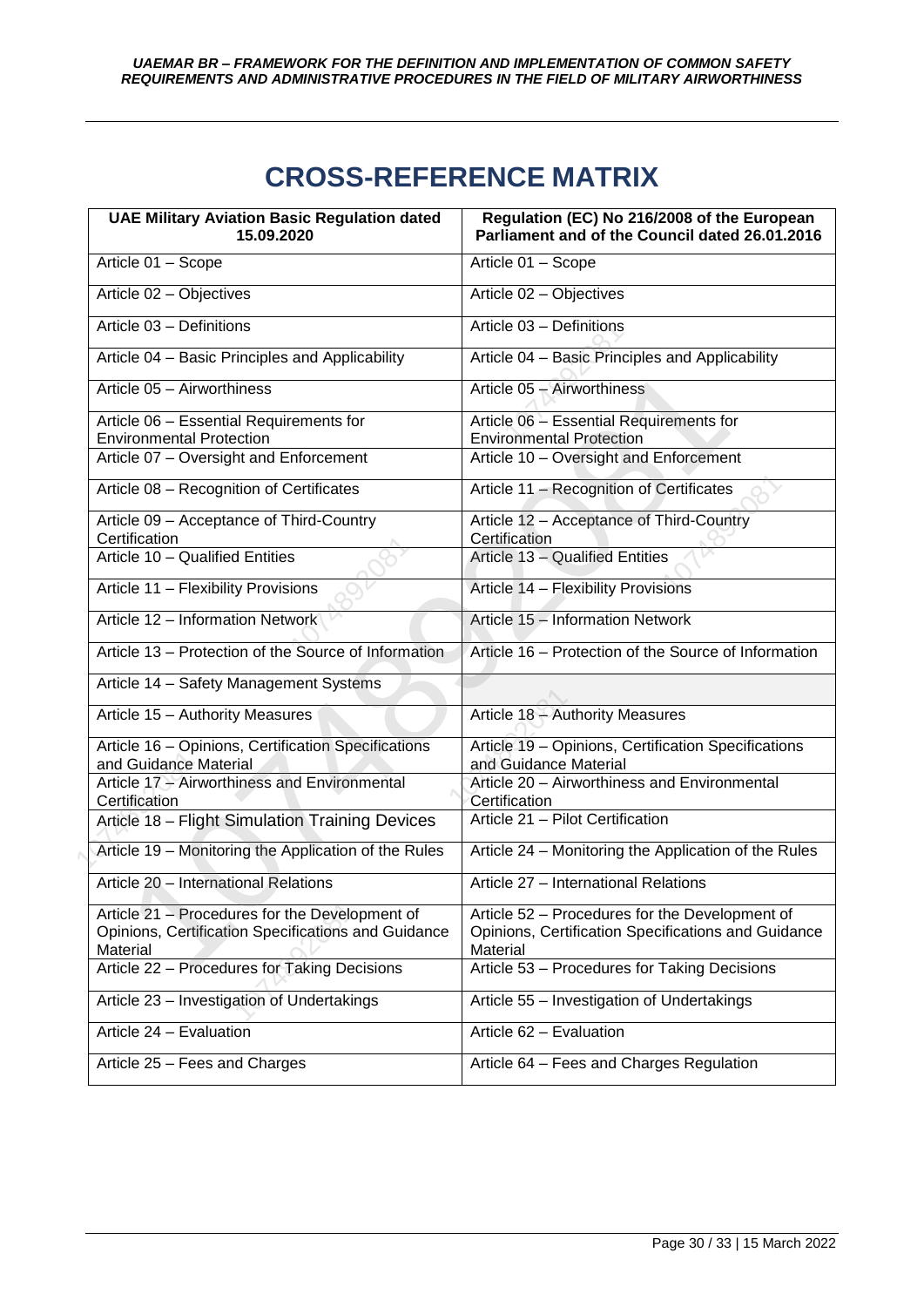#### *UAEMAR BR – FRAMEWORK FOR THE DEFINITION AND IMPLEMENTATION OF COMMON SAFETY REQUIREMENTS AND ADMINISTRATIVE PROCEDURES IN THE FIELD OF MILITARY AIRWORTHINESS*

# **TABLE OF CHANGES**

#### <span id="page-30-0"></span>Nomenclature Used:

|                                   |                                                                                                                                                                                                                                                                                | <b>TABLE OF CHANGES</b>                                                                                                                                                                                                                                                   |                                                                                                                                                                                                                                                                                                                                                                                                         |                                                                                                                                  |
|-----------------------------------|--------------------------------------------------------------------------------------------------------------------------------------------------------------------------------------------------------------------------------------------------------------------------------|---------------------------------------------------------------------------------------------------------------------------------------------------------------------------------------------------------------------------------------------------------------------------|---------------------------------------------------------------------------------------------------------------------------------------------------------------------------------------------------------------------------------------------------------------------------------------------------------------------------------------------------------------------------------------------------------|----------------------------------------------------------------------------------------------------------------------------------|
| change.                           | All amended paragraphs are indicated by the use of a 'sidebar' in the margin. This can be readily cross-referenced using this table which details each                                                                                                                         |                                                                                                                                                                                                                                                                           |                                                                                                                                                                                                                                                                                                                                                                                                         |                                                                                                                                  |
| Nomenclature Used:                |                                                                                                                                                                                                                                                                                |                                                                                                                                                                                                                                                                           |                                                                                                                                                                                                                                                                                                                                                                                                         |                                                                                                                                  |
| clarified in the 'notes' column'. | Additions to the text are tabulated below in green. Deletions of text are indicated by the use of $\blacktriangleright\blacktriangleleft$ . In both cases, the reason for the difference is<br>If a paragraph is not included on the table, then no amendments have been made. |                                                                                                                                                                                                                                                                           |                                                                                                                                                                                                                                                                                                                                                                                                         |                                                                                                                                  |
| Paragraph                         | Sub-paragraph                                                                                                                                                                                                                                                                  | <b>UAEMAR BR</b><br><b>Edition 1.0 wording</b>                                                                                                                                                                                                                            | <b>UAEMAR BR</b><br><b>Edition 2.0 wording</b>                                                                                                                                                                                                                                                                                                                                                          | <b>Notes</b>                                                                                                                     |
| Chapter 2                         | Article 04                                                                                                                                                                                                                                                                     | $1. \triangleright$<br>(a) owned by Military;<br>(b) operated exclusively<br>for or on behalf of<br>Military; and<br>designed or<br>(c)<br>manufactured by an<br>organisation for which<br>the Authority ensures<br>safety oversight<br>$\blacktriangleright$ paragraph 1 | 1.<br>(a) designed or<br>manufactured by an<br>organisation for which the<br>Authority ensures safety<br>oversight; or<br>(b) owned by Military; or<br>(c) operated exclusively<br>for or on behalf of Military;<br><b>or</b><br>(d) the subject of<br>statutory airworthiness<br>responsibilities placed on<br>the Military by the national<br>civil airworthiness<br>authority.<br>Article 04.1<br>2. | Inclusion of aircraft operations<br>to BR applicability and provide<br>clarification on foreign military<br>aircraft operations. |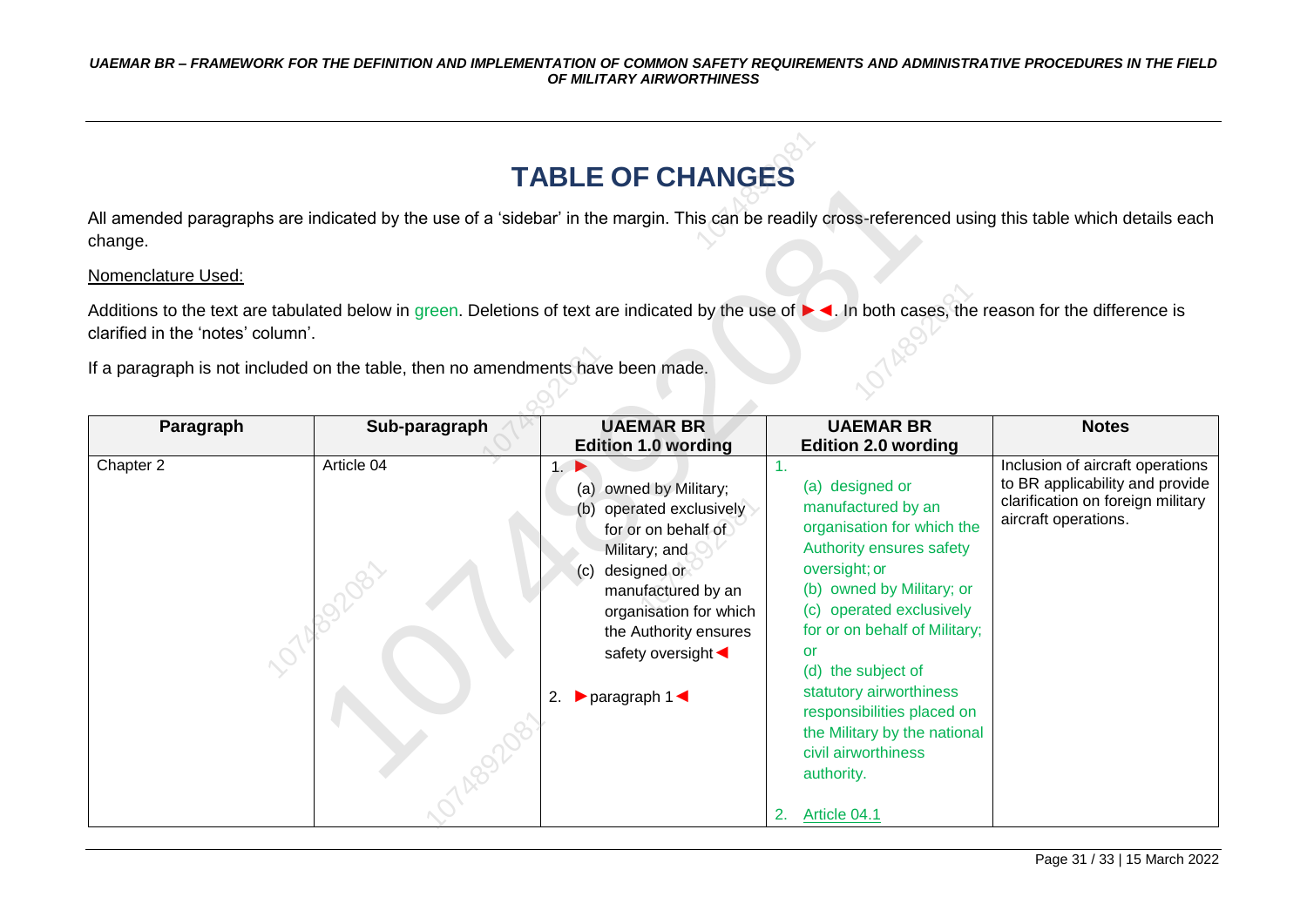#### *UAEMAR BR – FRAMEWORK FOR THE DEFINITION AND IMPLEMENTATION OF COMMON SAFETY REQUIREMENTS AND ADMINISTRATIVE PROCEDURES IN THE FIELD OF MILITARY AIRWORTHINESS*

|           |            |                                                                                                               | 3.       | <b>Operations of aircraft</b><br>referred to in Article 04.1<br>shall comply with this<br>Regulation.<br>Foreign military aircraft<br>operating in UAE airspace<br>shall comply with the<br>terms of their diplomatic<br>clearance.                                                                                                                                                                                                       |                                                                                                                                        |
|-----------|------------|---------------------------------------------------------------------------------------------------------------|----------|-------------------------------------------------------------------------------------------------------------------------------------------------------------------------------------------------------------------------------------------------------------------------------------------------------------------------------------------------------------------------------------------------------------------------------------------|----------------------------------------------------------------------------------------------------------------------------------------|
| Chapter 2 | Article 05 | 1. • Article 04 paragraphs<br>$1(a)$ to $(c)$<br>2. $\triangleright$ Article 04.1.(a) to<br>Article $04.1(c)$ | 1.<br>2. | Article 04.1<br>Article 04.1                                                                                                                                                                                                                                                                                                                                                                                                              | Amend reference                                                                                                                        |
| Chapter 3 | Article 17 | Article 04.1.(a) to Article<br>1.<br>04.1(c)                                                                  | 1.       | Article 04.1                                                                                                                                                                                                                                                                                                                                                                                                                              | Amend reference                                                                                                                        |
| Chapter 4 | Article 25 |                                                                                                               |          | 1. The Authority shall<br>establish mechanisms to<br>levy on users of the<br>system appropriate fees<br>and charges, which shall<br>be proportionate to the<br>workload required for the<br>requested activity.<br>2. Fees and charges shall<br>be levied for:<br>(a) the issuing and<br>renewal of certificates, as<br>well as the related<br>continuing oversight<br>functions;<br>(b) the provision of<br>services; they shall reflect | Inclusion of financial<br>requirements for the levy of<br>fees and charges to align with<br>EC 216/2008 of 26 January<br>2016 (M1-M4). |